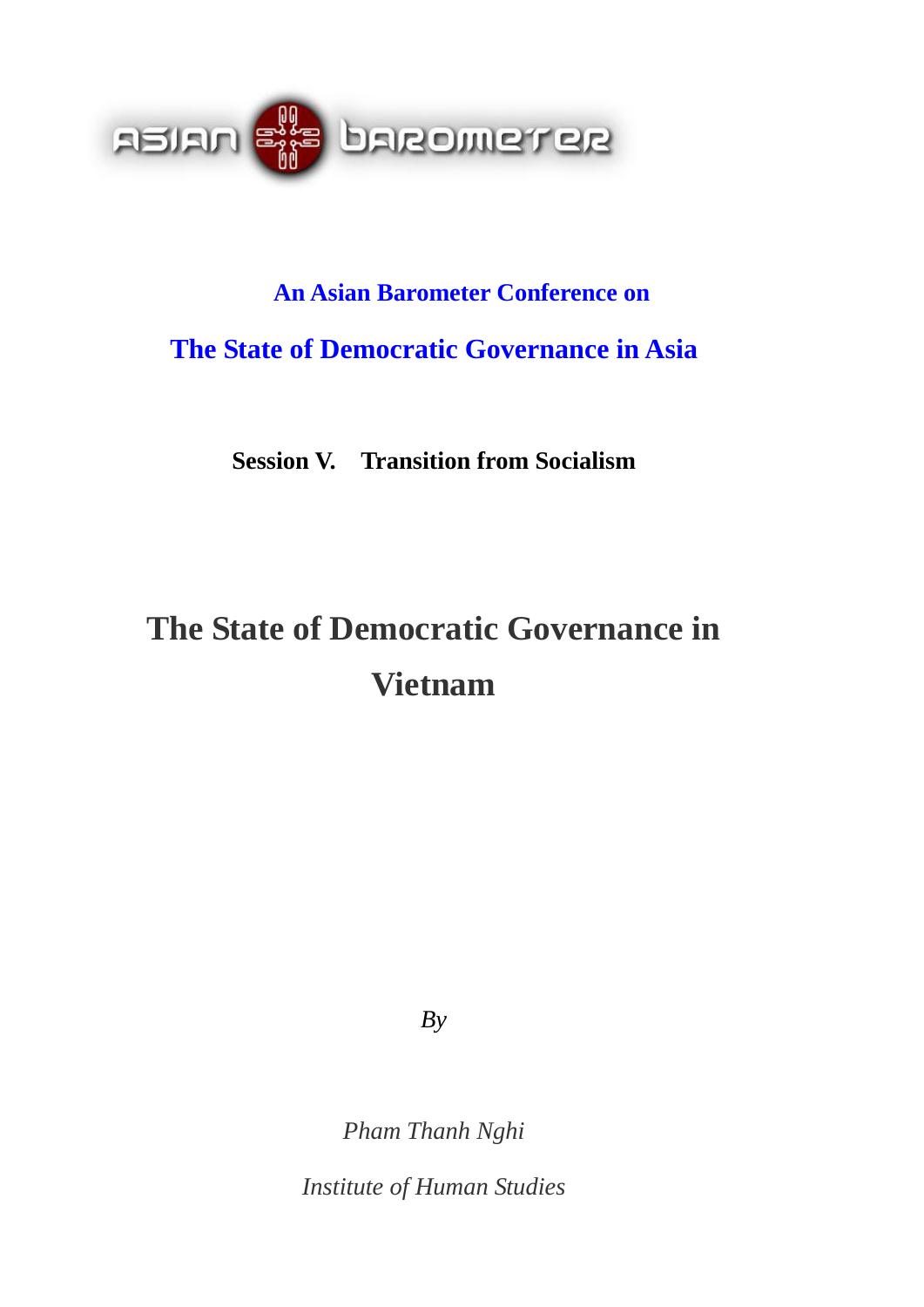## **THE STATE OF DEMOCRATIC GOVERNANCE IN VIETNAM**

*Pham Thanh Nghi[\\*](#page-1-0)*

#### **I. Introduction and summary**

Vietnam is known as an emerging economy with a high growth rate, although the country is still considered as a less developed economy. Politically, Vietnam is still governed by a single party system, but there are numerous measures to democratize the economic, political and social lives. Recently, the Standing Committee of the National Assembly passed an Ordinance on grassroots democracy. According to this document, people have rights to discuss, make decision and recommendation on certain problems. People are confident in the process of democratization in the country. Vietnam has decided to use several indicators to assess progress towards good governance, including effective implementation of the grassroots democracy, budget transparancy and legal reform (Socialist Respublic of Vietnam, 2002). Another program is the Public Administration Administration Reform Master Plan of 2001.

This paper attempts to assess the attitude of Vietnamese people toward democracy, such as accountability of government officials to the electorate, the rule of law and responsiveness of political leaders and governmental officials to the citizens. Freedom and equality are assessed as the basic values of liberal democracy. The participation of electorate in the national elections and their interests in politics are also examined. We also bring in historical background and practices that might shape people's perception and attitudes.

## **II. Historical background**

With the Spring Victory in 1975 terminating the Vietnamese liberation war, the whole country started implementing the 1976-1980 and then 1981-1985 five year plans. However, "the initial optimism has not been realized and in the late 1985, the economy totally fell into crisis and inflationary spiral" (General Statistics Office, 2002:15). Most people were short of food and clothing, short of accommodation, with extremely difficult transportation and inflation rate of about 800 percent.

The VI Congress of the Communist Party of Vietnam (CPV), held in 1986, analyzed causes of crisis and declared the "*doimoi*" (renovation) policy. The main stream of "*doimoi*" policy is to transform an economy emphasized on self-sufficient, self-supplied mechanism to commodity

 $\overline{a}$ 

<span id="page-1-0"></span><sup>\*</sup> Institute of Human Studies, Vietnam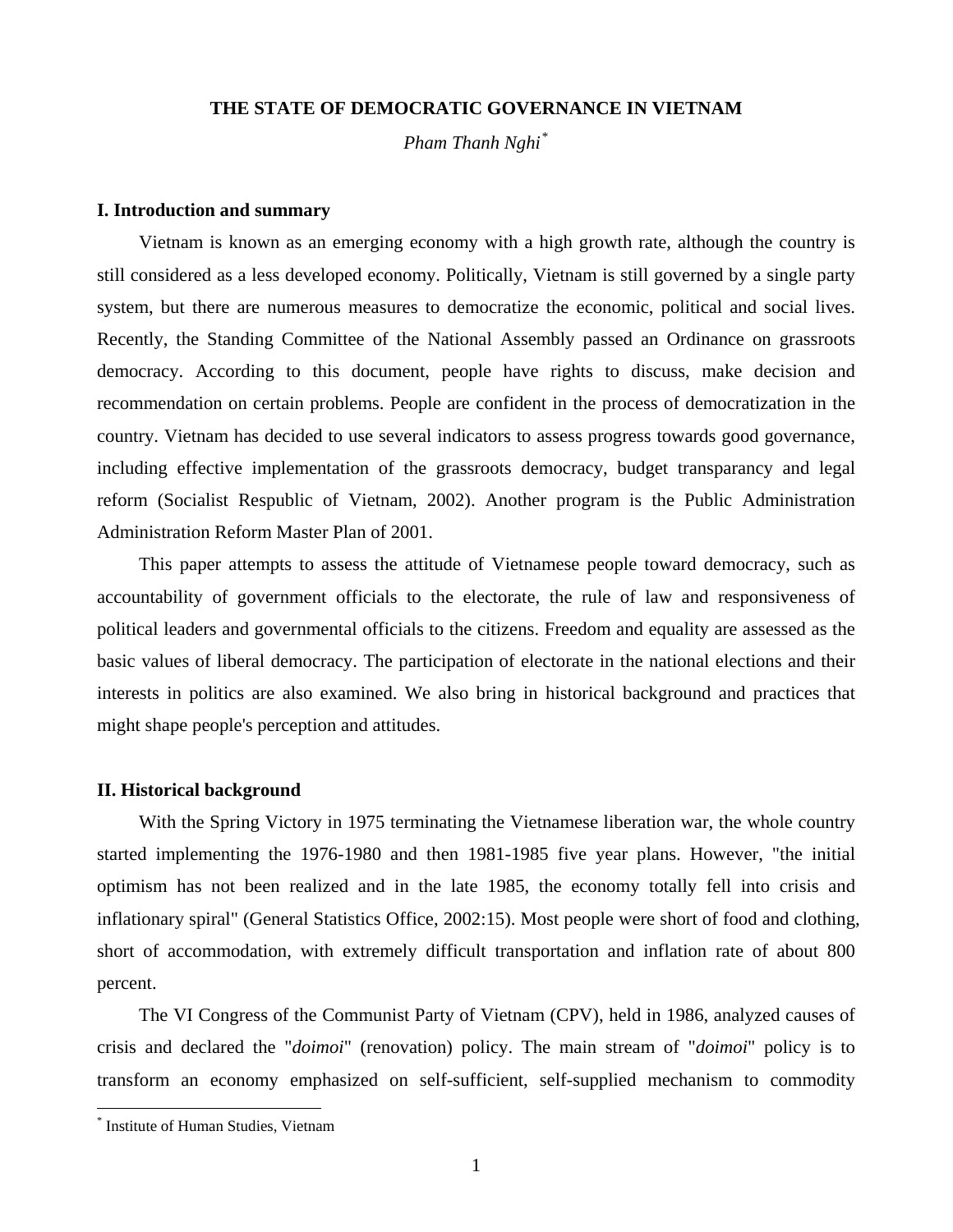economy; from an economy based on centrally planned, bureaucratic, command, subsidized mechanisms (asking-delivering and handing delivering) to market mechanisms (according to laws of values, law of supply-demand, law of money-commodity and laws of competition). As many foreign authors called the development of Vietnamese economy under "*doimoi*" policy an economic transition to a market oriented system (Litvack & Rondinelli, 1999:1). It should be added that in documents of CPV and Vietnamese Government, the term of "free market" is not used, rather the market here is regulated by the State's plan, i.e. the State's interference, as concluded by the majority of economists including American ones in the last decade of the  $20<sup>th</sup>$  century (Stigliz, 1995) about the regulating role of the State. In short, the main content of the "doimoi" policy in Vietnam is to build up "a multi-sectoral commodity economy, regulated by market mechanisms with the State regulation" (CPV,1991:21). By 2001, this content was shortly called "building a socialist-oriented market economy" (CPV,2001:30). The doimoi policy was firstly focused on economic transition.

Eighteen years after (1986-2004) the policy reform, the country has changed and the lives of the people have been improved significantly. GDP per capita was \$206 US in 1990, increasing to \$423 US in 2004 and \$722 in 2006. In terms of purchasing price parity (PPP) measures, Vietnam's GDP per capita was approximately \$2745 in 2004, which represents a major advance in living conditions (General Statistics Office, 2003, 2007). The Report on "Millennium Goals: Closing the Millennium Gap" published on February 8, 2004 by the UNDP Office in Vietnam states that Vietnam has achieved impressive results in the process of implementation of the millennium development goals. Remarkably, the proportion of the public below the poverty level decreased from 70 percent in the middle of the 1980s to 60 percent in 1990, to 19.5 percent in 2004. From 1992 to 2004, more than 20 million of people escaped from famine and poverty.

Other social condition followed the upward trajectory of the economy. For instance, the Gender Development Index (GDI) for Vietnam reached 0.708, ranking 80 among 136 countries in 2004. Democratization in education has been implemented successfully in Vietnam since 1945. These multiple achievements have brought about an increase in Vietnam's Human Development Index. In 1995 Vietnam's HDI was 0.539. By 2003 Vietnam's HDI was 0.691 ranked 112th among 177 countries; 2006 Vietnam's HDI was 0.733 ranked 105th among 177 countries (UNDP, 1995, 2006, 2007).

Paralleling these developments, the literacy rate has increased from 5 percent in 1945 to 94 percent in 2000; the literacy rate among young people (aged 6-25) has increased to 96.7 percent. The universalization of primary education was completed in 2000 and compulsory education has been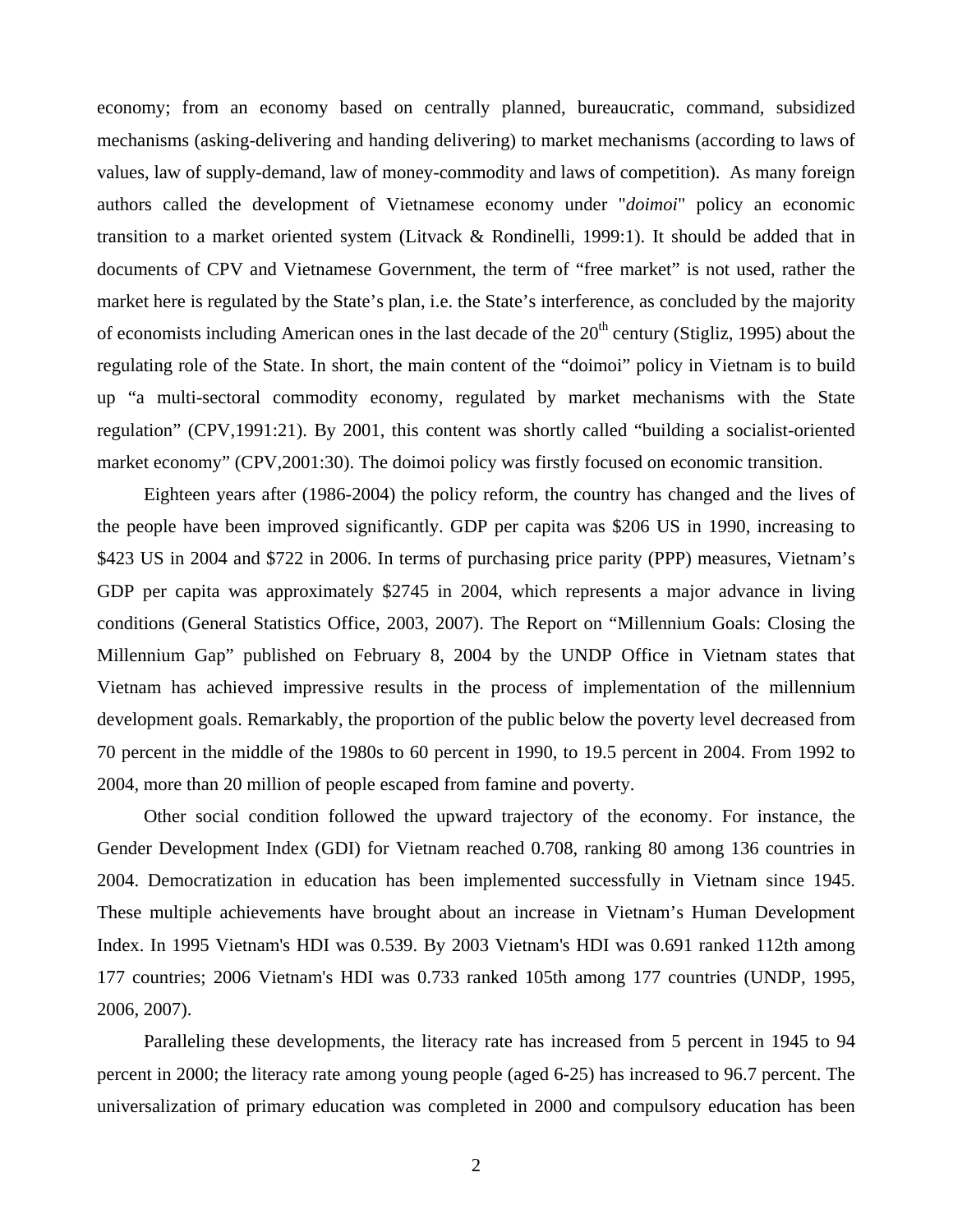extended to the secondary education level. The total number of high school students (in age cohort 12-18 years old) is 55.1 percent (Pham Minh Hac, 2001).

It can be said that the above-mentioned figures were achieved thanks to the renovation, open door policies, in which democratization and marketization play a significant role. Without market reforms, many of the economic gains of the past two decades would not have been possible, and without economic gains other government policies would not have been feasible.

Besides these achievements, Vietnam is facing challenges. For instance, the gap between the rich and the poor increased from 8 to 20 times over this same time span, as well as increasing between different provinces and cities. The inequality in expenses indicated by Gini index gradually increased from 0.33 in 1993, to 0.35 in 1998, and 0.37 in 2002 (General Statistics Office, 2002:25). The Gini index for income is 0.42 and for non-food expenses it is 0.49 (Gini 0 indicating absolute equality, 1 absolute inequality). Together with the transition to the market economy, industrialization and urbanization have increased the population in the cities; after 13 years (1989-2002), the metropolitan population increase by 7.5 million and at the same time poverty has become a serious problem in cities. The human and social capital of the poor have a tendency to decrease (Nguyen Thu Sa and Nguyen Thi Mai Huong 2001; Nguyen Huu Minh and Nguyen Huu Mai 2005).

Vietnam consistently implemented a policy on multi-lateralization, diversification of external economic relations and active integration into the world economy. The law on foreign investment has been promulgated and has undergone several amendments to make it more liberal and favorable for foreign investors. The relations with foreign countries and international organizations have been expanded. Vietnam joined Association of South East Asian Nations in July 1995 and has participated in Asia-Pacific Economic Cooperation since November 1998 and now it is a member of the World Trade Organization. The relations between Vietnam and the United States were normalized in 1995 and the two countries signed Trade Agreement in July 2000. Three largest financial organizations (International Monetary Fund, World Bank and Asian Development Bank) have come back to assist Vietnam since October 1994. The value of exports has increased nearly sevenfold in twelve years (1999-2000) from \$US 2,752,000 to \$US 16,218,000 (General Statistics Office, 2003) and targeted \$US 44,626,000 in 2006 (General Statistics Office, 2007).

After two decades of transformation from a central command, subsidized economy to a market economy, Vietnam has obtained impressive achievements. The average growth rate is around 7% during the period of 1991-2000. There are positive changes in economic structure. Agricultural production as a share of the GDP declined to 19 percent in 2003; industry and construction rose to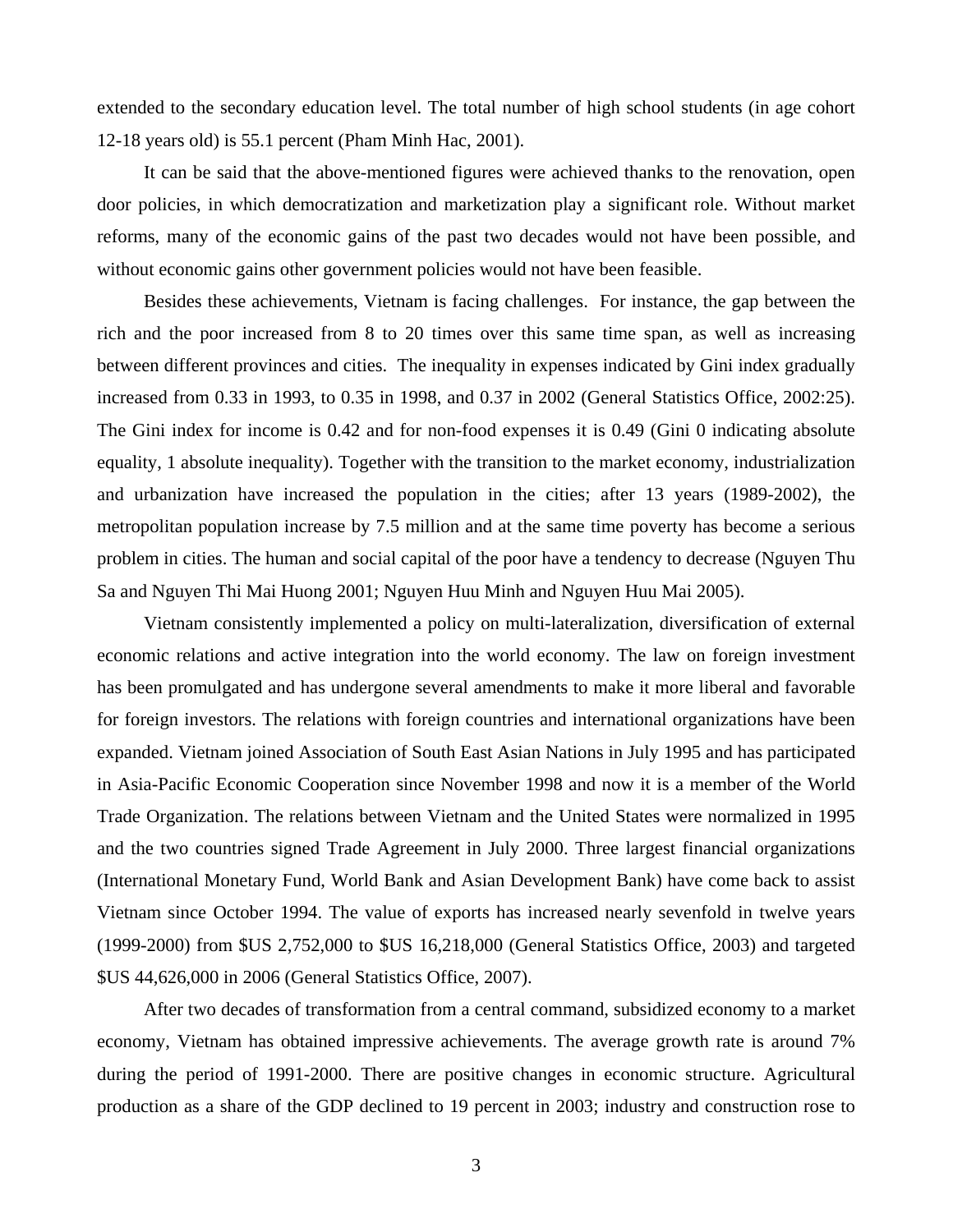40.5 percent of the GDP; and service accounted for 40.5 percent of the GDP. The World Bank, UNDP and other international organizations and foreign countries have broadly recognized these achievements.

## **David Dollar** (WB):

"Vietnam's economic transformation from 1986 to 1996 was truly remarkable" … "Vietnam's economy has grown rapidly…" (Litvack & Pondinelli, 1999:31); "Vietnam society is in total and positive transition toward a modern market economy. While the pace of change and reform is slow, there is a steady determination of purpose reflected in a series of liberalizing economic, financial, and social decrees and laws." (US Department, 2002:2).

#### **David O. Dapice** (UNDP):

"Vietnam has been widely praised as a success story." (Dapice, 2003: 2)

# **Vittorio Leproux** and **Douglas H. Brooks** (ADB):

"Since Vietnam started its transition from a centrally planned economy to a socialist-oriented market economy, many reforms have been implemented. The Foreign Investment Law signaled an important step toward Vietnam's integration in the regional and international economic system." (Leproux & Brooks, 2003:2)

#### **Jordan Ryan** (UNDP in Hanoi, 2005):

"Vietnam has seen great changes after 20 years of the renovation process… The country has become more prosperous and has integrated deeper into the world economy… In addition to great achievements for the country itself, the renewal process in Vietnam has increased opportunities for every individual."

Thanks to the economic development, the people has got greater access to education, information and above all, they have become more aware of their civil rights and there is a greater need for people participation in political and social life. Economic development also leads to the cultural change, which develops substantive democratic system in the people's life, creates reciprocal confidence, and enhances altruism and self-expressed values. These are guarantees for the people's participation in the policy-making process. The implementation of the Party's renovation policy for the past years has truly reinforced democracy. However, the violation of people's right is still seen in many places. Numerous measures approved to secure people's participation in their economic, social and political lives. The Communist Party of Vietnam's Politburo's Instruction No. 30-CT/TW dated February 18, 1998 on building and carrying out regulations on democracy at grassroots level clearly stipulates: "Expanding socialist democracy, bringing into full play the right of people as a master are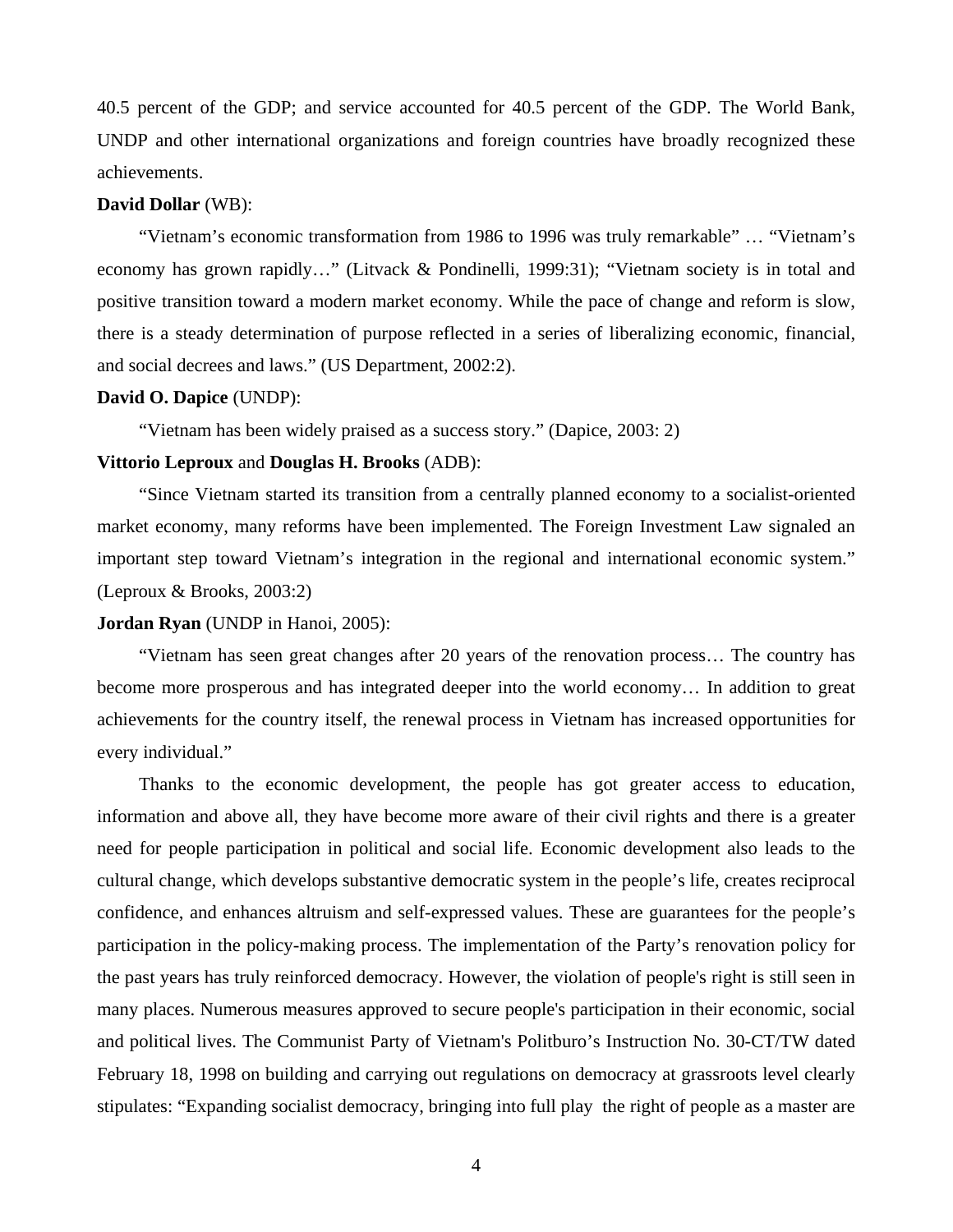the objectives and also the driving force to ensure the success of the revolution and the cause of renovation". The expanded democracy attracts people's participation in the public administration and control to overcome the State apparatus' degradation and bureaucracy. Social democratization was added to the goal of the whole society in 2001, that is, " wealthy people, strong country, equitable, democratic and civilized society" (Resolution of the Ninth Congress of the Communist Party of Vietnam). The Government of the Socialist Republic of Vietnam has issued 3 degrees (No. 29-1998, No. 71-1998, and No. 7-1999) promulgating regulations on democracy in communes, precincts; administrative bodies, state-owned enterprises under the standards of a modern democracy which are the contestation of power, the participation of people, and the accountability of the powerful, according to the UNDP Human Development Report 2002 (p.58). Based on the effects of three degrees issued by the Government, the Standing Committee of the National Assembly has passed an ordinance on grassroots' democracy in 2007. This ordinance widens people's rights in governance at the local level. When people take part in the democratic process, their attitude and especially their value system will be changed. It is necessary and useful to conduct a research into these developments. In the long run, democracy cannot be simply achieved by institutional changes or the management of authoritative bodies, but its existence depends a great deal on values and confidence of ordinary citizens in the content of democracy.

**III. Socio-Political Profile of the Country** 

|           | GDP per  | Gini     | Number    | Freedo         | Freedo         | <b>WBGI</b> | <b>WBGI</b> | <b>WBGI</b> | WBGI       |
|-----------|----------|----------|-----------|----------------|----------------|-------------|-------------|-------------|------------|
|           | capita   | $Co-$    | of        | m              | m              | Rule of     | Governme    | Voice       | Control of |
|           | (PPP) in | Effici   | effective | House          | House          | Law         | nt          | and         | corruption |
|           | 2006     | ent      | parties   | Political      | Civil          | indicato    | Effectiven  | accounta    | Indicator  |
|           |          | (latest) | (based)   | Right          | Liberty        | r in        | ess         | bility      | in 2006    |
|           |          | availa   | on last   | Score in       | Score in       | 2006        | indicator   | Indicator   |            |
|           |          | ble)     | national  | 2006           | 2006           |             | in 2006     | in 2006     |            |
|           |          |          | election) |                |                |             |             |             |            |
| Japan     | 31865.98 | 25       |           |                | $\overline{2}$ | 1.40        | 1.29        | 0.91        | 1.31       |
| Hong      | 35395.66 | 43       |           | 5              | $\overline{2}$ | 1.45        | 1.76        | 0.55        | 1.71       |
| Kong      |          |          |           |                |                |             |             |             |            |
| Korea     | 21876.57 | 32       |           |                | 2              | 0.72        | 1.05        | 0.71        | 0.31       |
| China     | 8004.14  | 47       |           | $\overline{7}$ | 6              | $-0.40$     | $-0.01$     | $-1.66$     | $-0.53$    |
| Mongolia  | 2321.79  | 33       |           | 2              | $\overline{2}$ | $-0.32$     | $-0.46$     | 0.10        | $-0.54$    |
| Philippin | 5159.91  | 45       |           | 3              | 3              | $-0.48$     | $-0.01$     | $-0.18$     | $-0.69$    |
| es        |          |          |           |                |                |             |             |             |            |
| Taiwan    | 29243.75 | 35       |           |                |                | 0.77        | 1.11        | 0.79        | 0.53       |
| Thailand  | 8876.73  | 42       |           | 3              | 3              | 0.03        | 0.29        | $-0.50$     | $-0.26$    |
| Indonesia | 4752.88  | 34       |           | $\overline{2}$ | 3              | $-0.82$     | $-0.38$     | $-0.25$     | $-0.77$    |
| Singapor  | 29742.85 | 42       |           | 5              | 4              | 1.82        | 2.20        | $-0.07$     | 2.30       |
| e         |          |          |           |                |                |             |             |             |            |

Country Profile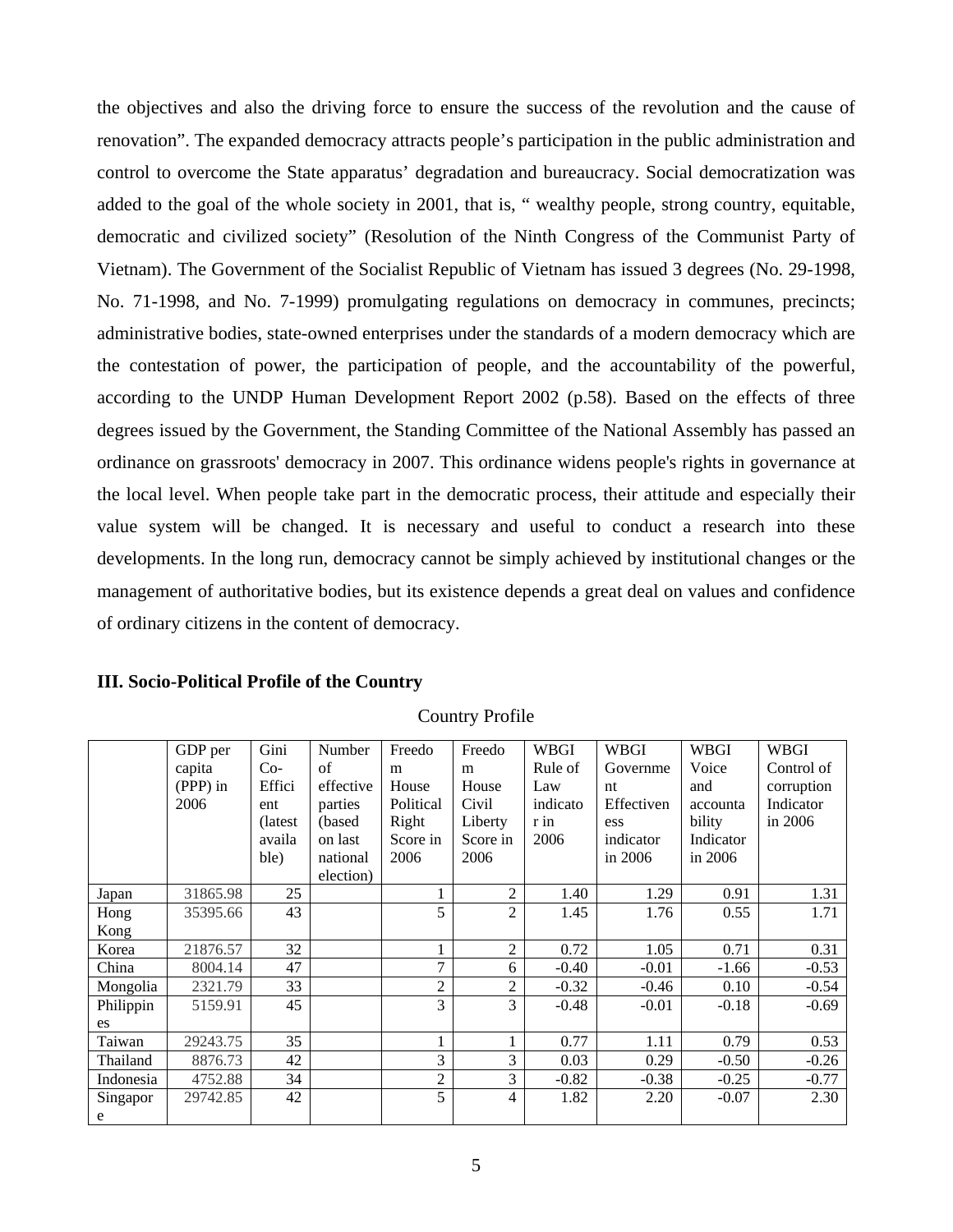| Vietnam  | 3255.30  | 37    |      |      | $-0.43$ | $-0.37$ | $-1.45$ | $-0.66$ |
|----------|----------|-------|------|------|---------|---------|---------|---------|
| Cambodi  | 2533.71  | 42    |      |      | $-1.11$ | $-1.01$ | $-0.98$ | $-1.19$ |
| a        |          |       |      |      |         |         |         |         |
| Malaysia | 11914.52 | 49    |      |      | 0.58    | 1.02    | $-0.34$ | 0.38    |
| Average  | 14995.68 | 38.92 | 3.38 | 3.08 | 0.25    | 0.50    | $-0.18$ | 0.15    |
| of East  |          |       |      |      |         |         |         |         |
| Asia     |          |       |      |      |         |         |         |         |

In term of economic development, Vietnam is one of the countries in the region having the lowest GDP, the third place over Mongolia and Cambodia. Its GDP is less than one fourth of the average of East Asian region. Although in the last two decades the growth of GDP is stably high with the average of 7 percent, the absolute value of GDP is still low compared to other countries in the region.

Gini coefficient, which is about the average of the region, reflects the acceptable level of inequality in the country. Although the gap between the rich and the poor is widened, the governmental and international programs on poverty reduction help keeping the situation at the acceptable level and help avoiding tension between social groups.

The freedom house political right and civil liberty score is high. Within the single party system, people have limited political choices.

The index "rule of law" is less than average (-0.43) reflects the low level of law abiding. This practice shows that in order to increase the level of rule of law, it needs to establish the system of civilian controlling and monitoring over the authorities. The Ordinance 34 on grassroots democracy issued in April 2007 by the Standing Committee of National Assembly creates a space for people to undertake control over local authorities. It may help improve the situation.

The low index of effectiveness of Vietnamese government, which is -0.37, the lowest in the region except Cambodia and Mongolia, tells us that the bureaucratic machinery is still cumbersome and its mechanisms of actions are complicated. The government still controls over the activities which should have been left for self-control. The civil societies are not provided with necessary spaces for actions.

Voice and accountability index is -1.45, the lowest among nations in the region except China. Control of corruption is -0.66, the third place from the bottom in the region. This widespread corruption negatively affects economic development and destroys confidence of international investors. The government has established an anti-corruption committee at both central and provincial levels, but their role is limited and their activities are still ineffective.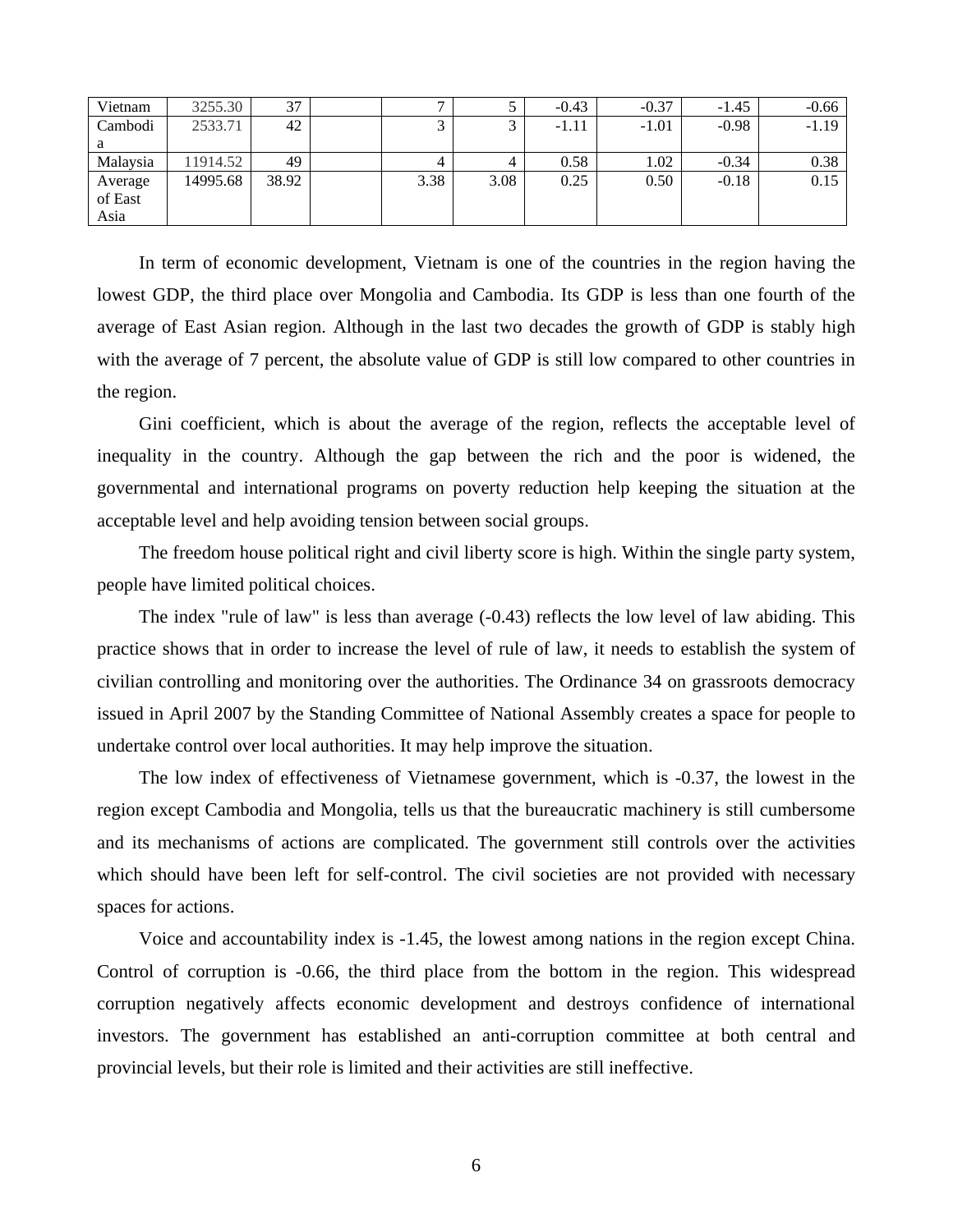## **IV. 2006 survey in Vietnam**

## *a. Sampling method*

Multi-stage probability is used in the allocation and selection of sample provinces, districts and spots

- *b. Pre-survey preparation* 
	- 100 respondents were chosen for pre-test participation.
	- After the pre-testing, 25 researchers were selected for interviewing training in 4 days and 5

staff were selected for supervision training.

## *c. Field work*

The survey was carried out in 20 provinces across 8 regions throughout Vietnam. The provinces were chosen as follows

- *Red River Delta region*: Hanoi, Hung Yen, Ha Nam, Thai Binh;
- *North East region*: Lao Cai, Phu Tho, Bac Giang,
- *North West*: Lai Chau
- *North Central Coast region*: Thanh Hoa, Ha Tinh
- *South Central Coast region*: Quang Nam, Binh Dinh
- *Central Highlands region*: Dak Lak, Lam Dong
- *South East region*: Ho Chi Minh, Binh Phuoc;
- *Mekong Delta region*: Dong Thap, An Giang, Ben Tre, Can Tho.

The respondents of the 20 provinces are adults at voting-age. There were 630 males and 570 females responded interview. The distribution of the questionnaires to urban and rural areas is 27 % (53 urban spots) and 73% (147 rural spots). This is relatively accords with the real ratio in Viet Nam on the impetus of strong urbanization. Nowadays, the population ratio of urban to rural is about 30% and 70%. However, this stimulus of fast urbanization will make the ratio of population living in the rural increase quickly in the future. This means that the ratio of population in rural areas has been decreasing significantly.

*- Supervision* 

At the field work, 10% of total interviews were supervised

# *- Preliminary data*

According to preliminary data, 24 respondents were not at home (0.02%), 14 respondents refused  $(0.01)$  and 84 cases were call back  $(0.07\%)$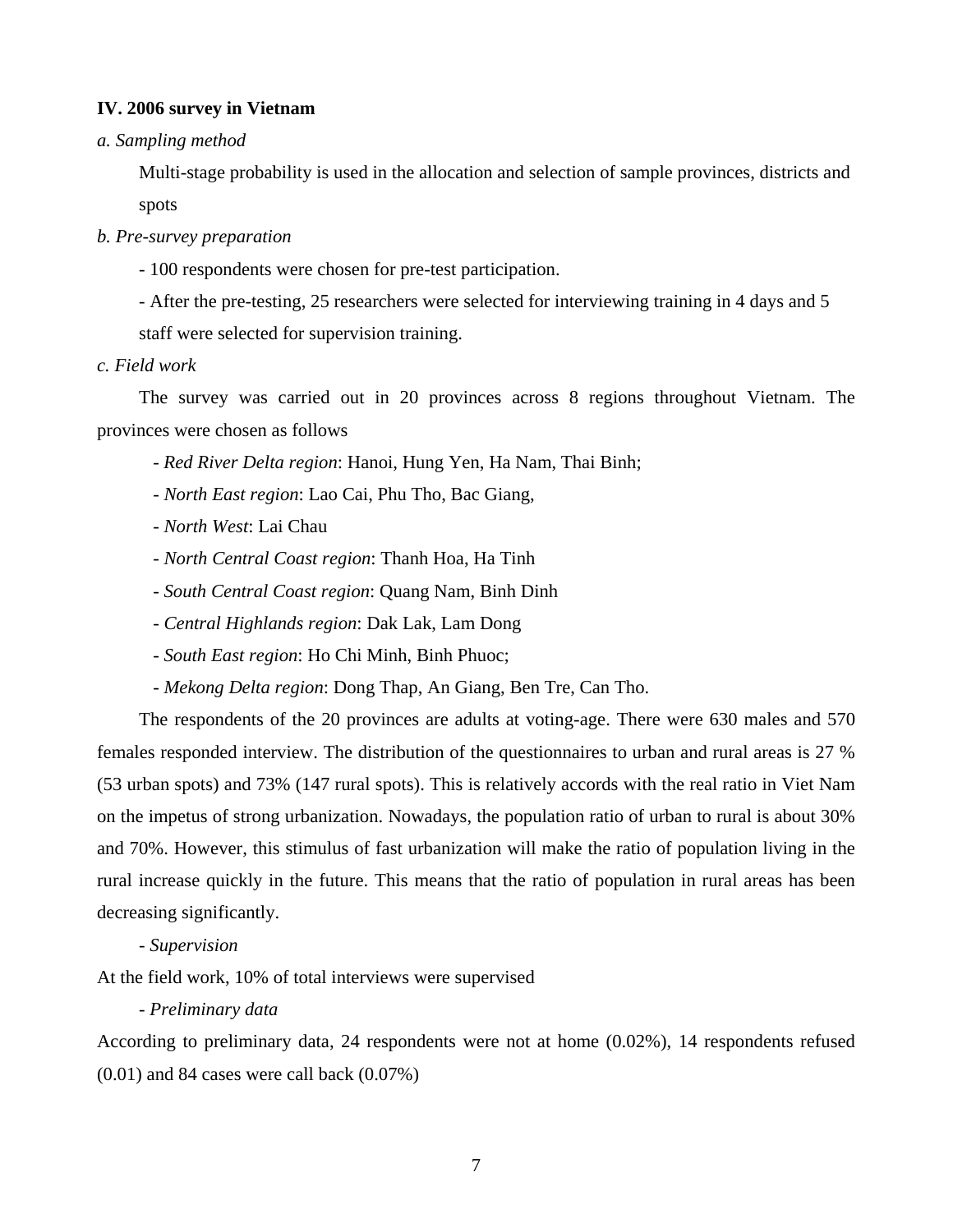# **A. Rule of Law**

The Vietnamese government has been founded as a result of long struggles against foreign occupants. As stated by the Communist Party of Vietnam, the Vietnamese Government is belonging the people by its nature. The most Vietnamese respondents (42.2 % strongly agree and 35.4 % somewhat agree) believe that the current court always punish the guilty even if they are high-ranking officials, only 15 percent think otherwise. There is a similar perception between Vietnamese and Mongolian respondents. Regarding abiding the law, the perception of Vietnamese respondents is quite different. Majority of Vietnamese respondents (42.9 think always, 26.9 think most of the time) agree that national government officials abide the law. Officials in the Vietnamese government were used to share with ordinary people difficulties during the wars and people believe they are still do the same. With the increase of living standards, more corruption among politicians, senior government officials and civil servants. There is an issue for fulfilling the basic requirements of the rule of law is to develop an independent judicial system.

#### Table 1

Current court always punish the guilty even How often national government officials if they are high-ranking officials?

abide the law?

| 1. Strongly agree    | 42.4 | Always            | 42.9 |
|----------------------|------|-------------------|------|
| 2. Somewhat agree    | 35.4 | Most of the time  | 26.9 |
| 3. Somewhat disagree | 13.2 | Occasionally      | 9.0  |
| 4. Strongly disagree | 1.8  | Rarely            | 2.6  |
| 7. Don't Understand  | 1.5  | Don't Understand  | 1.1  |
| 8. Can't choose      | 5.1  | Can't choose      | 16.2 |
| 9. Decline to answer | 0.6  | Decline to answer | 1.3  |
| Missing              |      | Missing           |      |

#### *Controlling Corruption*

When asked about the extent of corrupt practices by local and national government officials, majority of respondents (77%) do not see corruption as a serious incident at the local level ("Hardly anyone is involved" - 32.1%, and "Not a lot of officials are corrupt" - 44.9%); only 5.3 percent of respondents perceived corruption in almost everyone (4.5%) and most (0.8%) (Table 2). According to the respondents, corruption become more serious at the level of national government. Only 9.6% considered that hardly anyone is involved in corruption, 57.9% agreed that not a lot of officials are corrupt. More respondents (11.9%) considered that most officials are corrupt and 1.9 % respondents agreed that almost everyone is corrupt.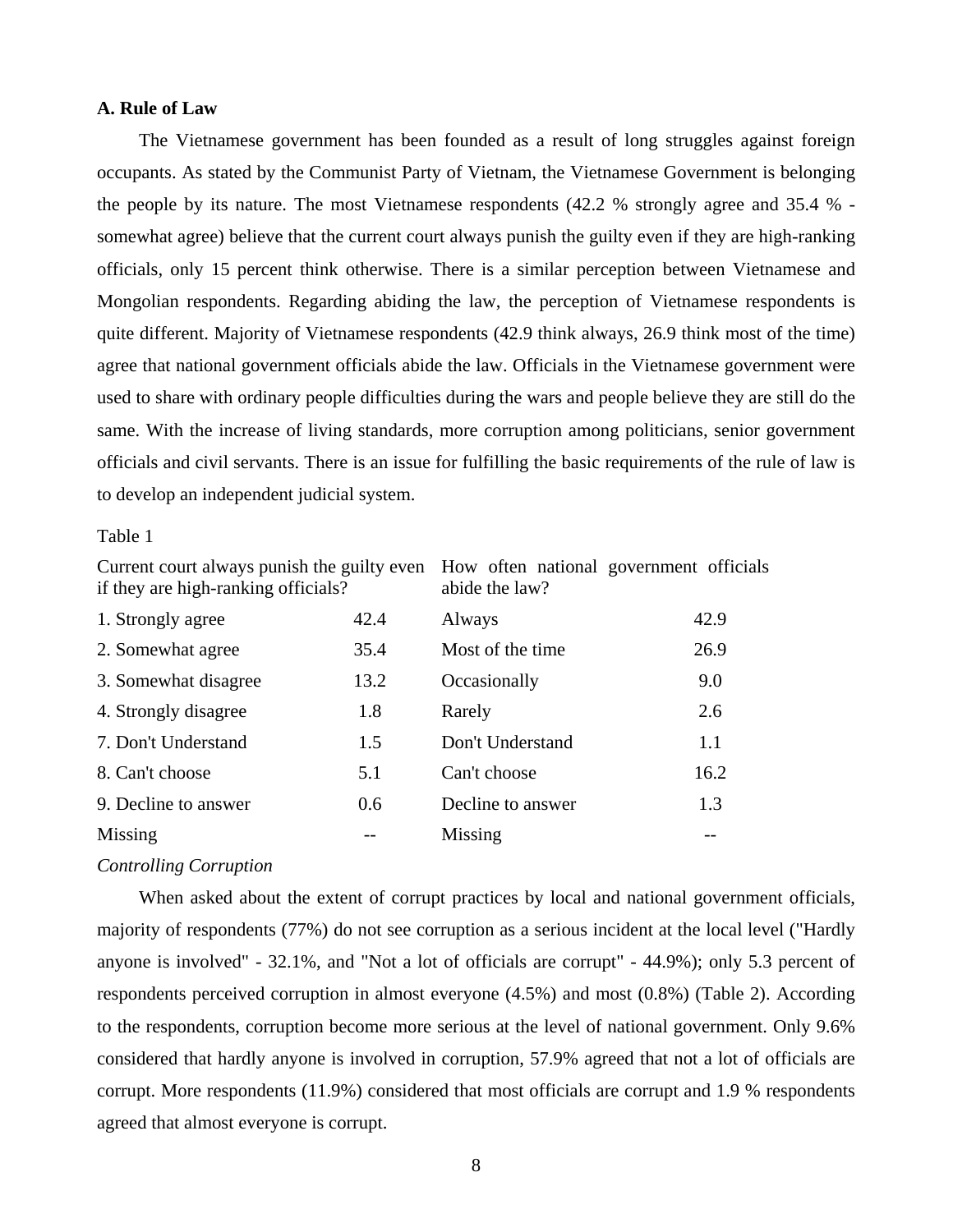It is interesting to compare answers of the two questions about the extent of corruption among Vietnamese officials with those in other countries in the region. Very few people agreed that "most official" (1.1%) or "almost everyone" (0.4%) is corrupt. Singaporeans and Thai respondents have more or les a similar perception with Vietnamese people. People of other nations think more negatively. For example, 48.1% Taiwanese, 40% Mongolians and 38.1% Philippino believe that "almost everyone" is corrupt.

## Table 2.

| How widespread do you think corruption<br>and bride-taking are in your<br>local/municipal government? |      | How widespread do you think corruption<br>and bride-taking are in the national<br>government? |      |  |
|-------------------------------------------------------------------------------------------------------|------|-----------------------------------------------------------------------------------------------|------|--|
| 1. Hardly anyone is<br>involved                                                                       | 32.1 | 1. Hardly anyone is<br>involved                                                               | 9.6  |  |
| 2. Not a lot of officials are<br>corrupt                                                              | 44.9 | 2. Not a lot of officials<br>are corrupt                                                      | 57.9 |  |
| 3. Most officials are<br>corrupt                                                                      | 4.5  | 3. Most officials are<br>corrupt                                                              | 11.9 |  |
| 4. Almost everyone<br>corrupt                                                                         | 0.8  | 4. Almost everyone<br>corrupt                                                                 | 1.9  |  |
| 7. Don't understand                                                                                   |      | 7. Don't understand                                                                           |      |  |
| 8. Can't choose                                                                                       | 17.1 | 8. Can't choose                                                                               | 18.3 |  |
| 9. Decline to answer                                                                                  | 0.7  | 9. Decline to answer                                                                          | 1.30 |  |
| Missing                                                                                               |      | Missing                                                                                       |      |  |

Widespread corruption linked to practices of break the rule and ignoring the legal procedures among high-ranking officials. But the reactions from the government in anti-corruption campaign may increase the thrust of people due to the success of anti-corruption activities undertaken by the government. Most Vietnamese respondents believe that the government is working to crackdown corruption and root out bribes. Among them 41% considered that the government is doing its best and 37.6% considered the government is doing something (Table 3). This figures manifest the positive attitudes of people towards the government anti-corruption campaign. This positive feelings are based on the practices that several high-ranking government officials have been punished due to taking bribe.

People in the region react differently. There is a similar attitudes of Singaporean people towards effectiveness of anti-corruption campaign of their government, while people from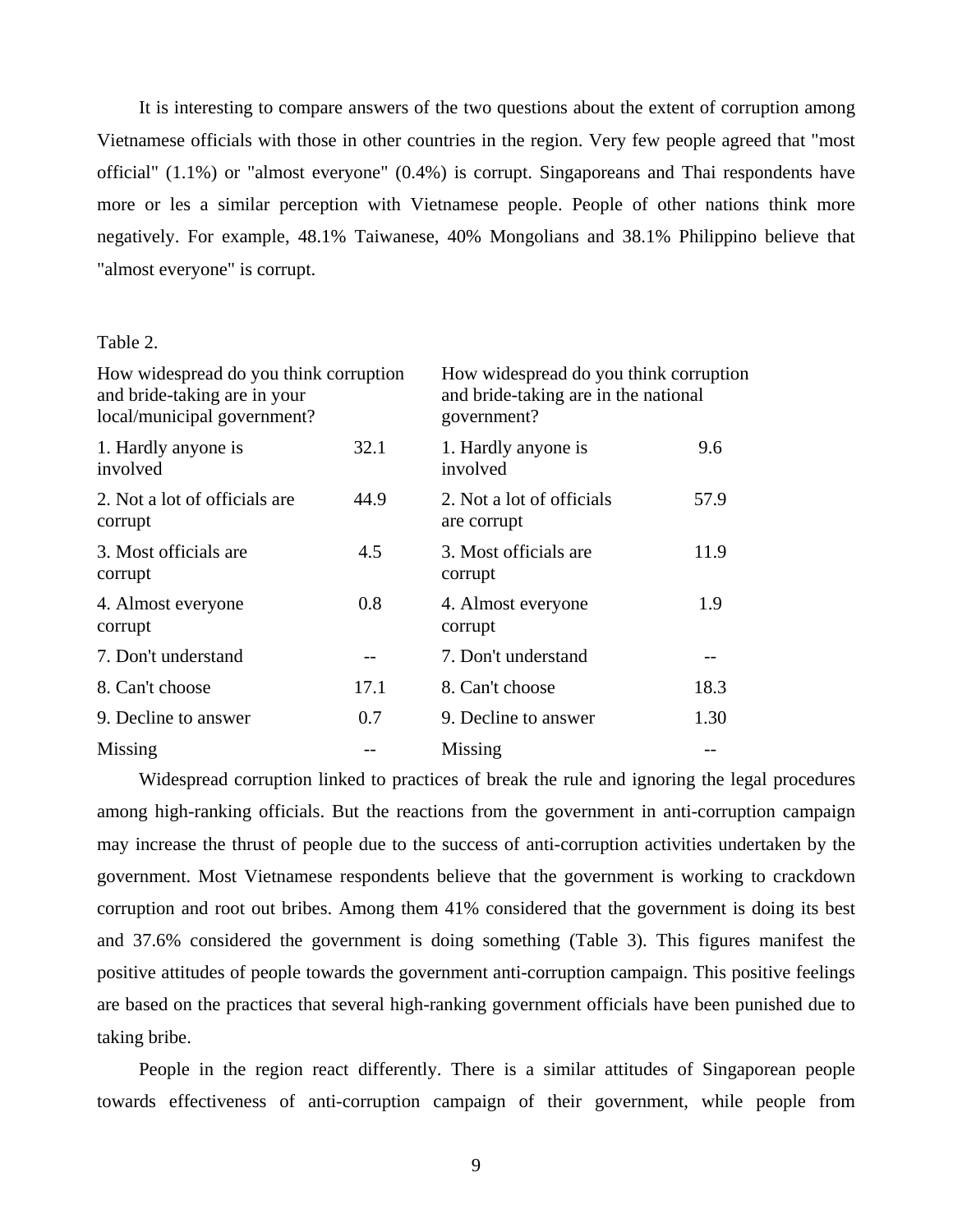Philippines and Japan considered that their governments are not doing enough to crackdown corruption.

# Table 3

In your opinion, is the government working to crackdown corruption and root out bribes?

| 1. It is doing its best  | 41.0 |
|--------------------------|------|
| 2. It is doing something | 37.6 |
| 3. It is not doing much  | 12.8 |
| 4. Doing nothing         | 0.8  |
| 7. Don't understand      | 0.5  |
| 8. Can't choose          | 7.0  |
| 9. Decline to answer     | 0.3  |
| Missing                  |      |

# **B. Competition**

The current political system in Vietnam is a single party's one. Majority of Vietnamese people (80.8%) feel close to the Communist Party of Vietnam (CPV). However, there are still choices for people in the election among candidates. Majority of respondents (56.6%) think that the voters have a real choice between different candidates (Table 4a). This attitude of people is based on the reality that the political system welcome independent candidates from non CPV membership. The Vietnamese Fatherland Front is working as a political consulting organization nominating candidates for elections. People have a right to choose between candidates of CPV and non-CPV membership, although majority of candidates are from CPV.

# Table 4a

How often do you think our elections offer the voters a real choice between different parties/candidates.

| 1. Always           | 56.6 |
|---------------------|------|
| 2. Most of the time | 19.4 |
| 3. Occasionally     | 9.9  |
| 4. Rarely           | 4.3  |
| 7. Don't understand | 0.3  |
| 8. Can't choose     | 9.0  |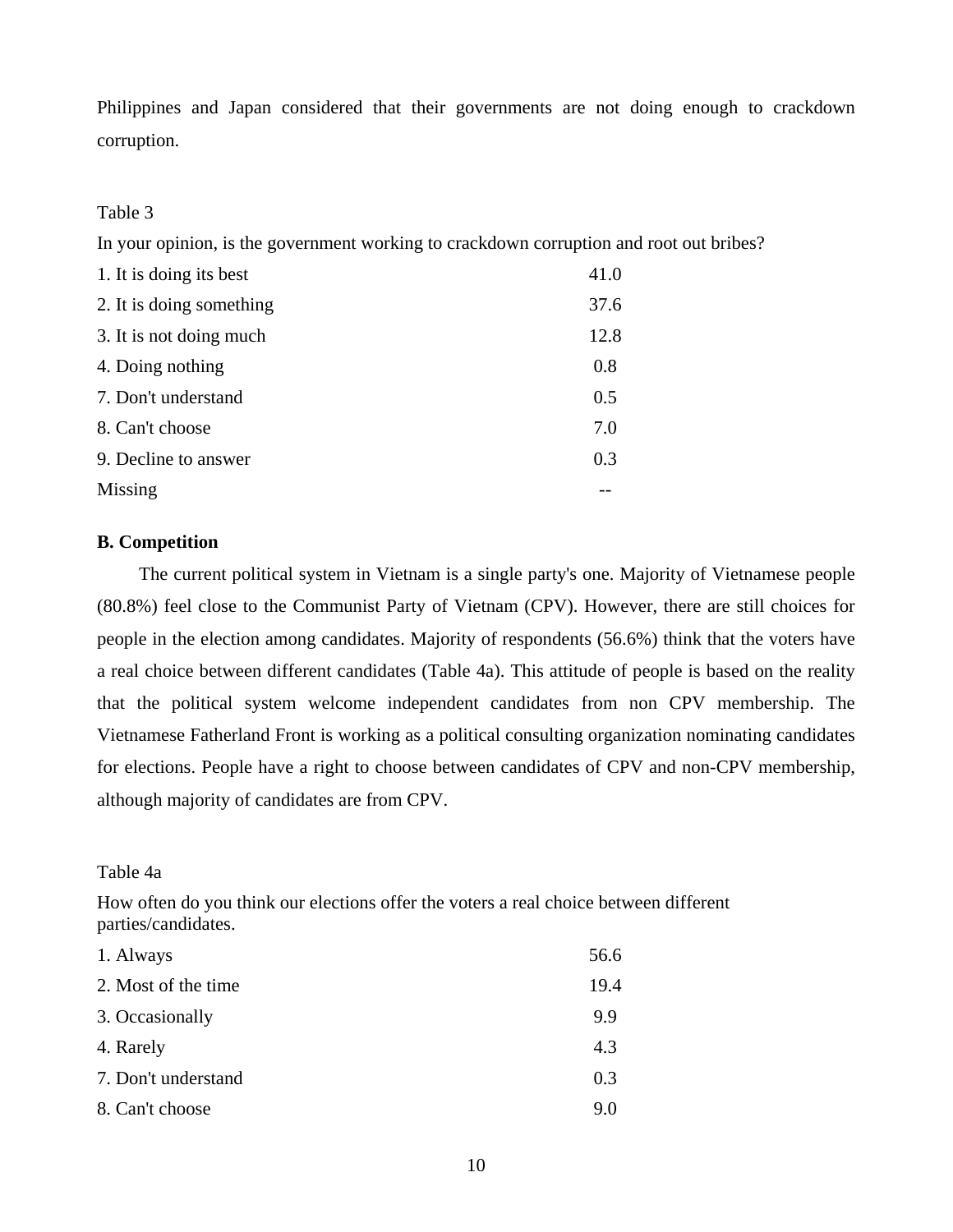100

Candidates for elections have equal access to the mass media during the election period. All candidates including CPV membership and non-CPV membership for a region have a equal chance to discuss the plan with their voters. 78.2 % of respondents agreed that all candidates have equal access to the mass media during the election period (Table 4b). Actually, in Vietnam candidates do not access the mass media individually, they accompany a group of candidates who run for a delegate of the National Assembly, for example, in a certain area. They access voters and media together, presenting their plan of action to the voters if elected.

There is a similar attitude between Vietnamese and Mongolian people on this matter. More people from other nations (30% Taiwanese; 40% Philippino; 40% Singaporeans) disagreed with statement that all candidates have equal access to the media.

#### Table 4b

Political parties or candidates in our country have equal access to the mass media during the election period?.

| 1. Strong agree      | 38.0 |
|----------------------|------|
| 2. Somewhat agree    | 40.2 |
| 3. Somewhat disagree | 4.8  |
| 4. Strong disagree   | 1.0  |
| 7. Don't understand  | 2.8  |
| 8. Can't choose      | 12.3 |
| 9. Decline to answer | 0.9  |
| Missing              |      |

On the freeness and fairness of the national election, majority of Vietnamese respondents (62.4%) agreed that the election was completely free and fair, and 22.4 % considered that election was free and fair with minor problem; a very few voters (5.2%) considered that the election have major problem and was not free and fair (Table 4.c). Singapore and Indonesia have very high proportion of respondents (85.2% and 83.3% respectively) considered the election was completely fair or with minor problem (Table 4c). Taiwan and Philippines have more respondents considering the election as not free and fair or with major problem.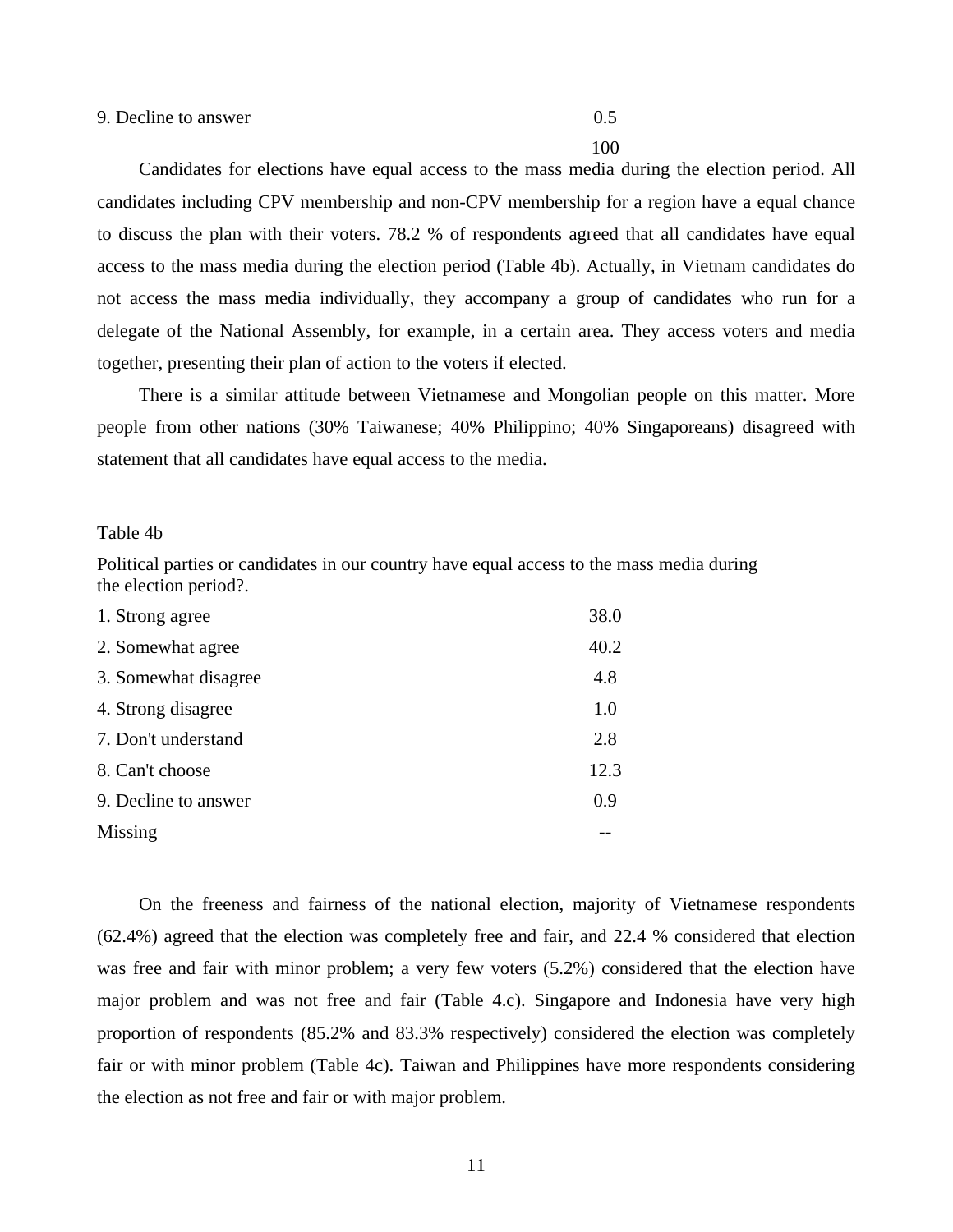Table 4c

On the whole, how would you rate the freeness and fairness of the last national election?.

| 1. Completely free and fair              | 62.4 |
|------------------------------------------|------|
| 2. Free and fair, but with minor problem | 22.7 |
| 3. Free and fair, but with major problem | 4.2  |
| 4. Not free and fair                     | 1.0  |
| 7. Not applicable                        |      |
| 8. Can't choose                          | 9.1  |
| 9. Decline to answer                     | 0.7  |
| Missing                                  |      |

# **C. Participation**

# *Electoral participation*

When asked about the participation in the last National Assembly election, 85.8% Vietnamese respondents said "yes". The Vietnamese people always considered participation in a election as a citizen responsibility and as a political right. Moreover, most Vietnamese people are members of several social and civil associations such as Trade Union, Youth Union, Woman Association, Veteran Association etc, which are committed to mobilizing its members to participate in the elections. Election campaigns have limited influence on the electoral behavior of people, therefore, only 53.9% of Vietnamese respondents participated in the campaign meeting or rally (see Table 5a). The situation in other nations may be different, some nations have high participation rate. For example, 82.6% Taiwanese, 83.5% Mongolians, 80.6% Pilipino, 87.5% Thai participated in the last national election, while the participation rate in Malaysia is only 59.4%. In general, electoral participation rate in the region is high.

#### Table 5a

In talking to people about elections, we often find that a lot of people were not able to vote because they were away from home, they were sick or they just didn't have time. How about you? Did you vote in the most recent National Assembly election?

Thinking about the National Assembly election in 2002, did you attend a campaign meeting or rally?

|  | 1. Yes | 85.8 | 1. Yes | 53.9 |
|--|--------|------|--------|------|
|--|--------|------|--------|------|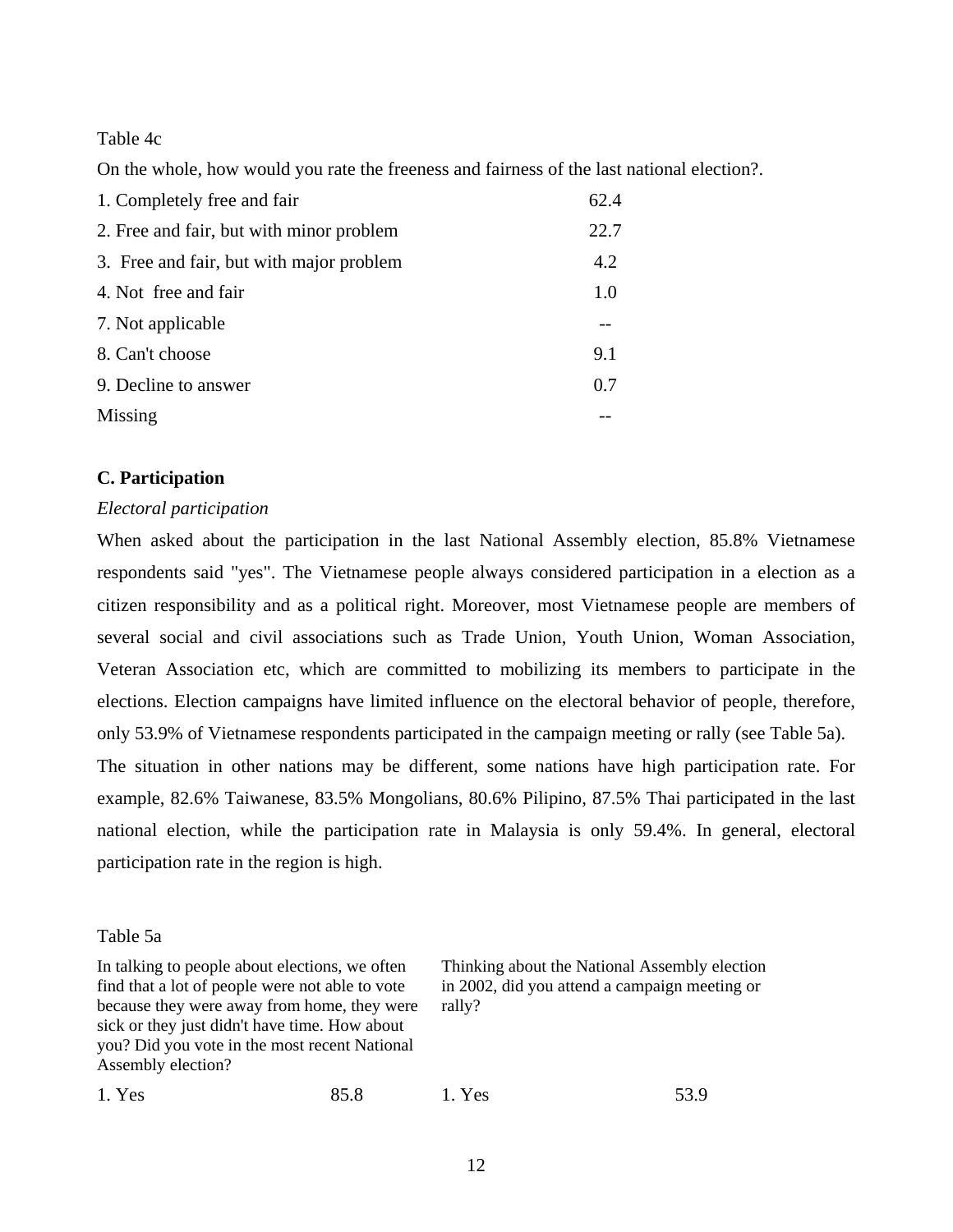| 2. No.               | 13.8 | 2. No                | 37.9 |
|----------------------|------|----------------------|------|
| 7. Not applicable    | 0.4  | 7. Not applicable    | 7.2  |
| 8. Can't choose      |      | 8. Can't choose      | 0.9  |
| 9. Decline to answer | --   | 9. Decline to answer | 0.1  |
| Missing              |      | Missing              |      |

Regarding the gender differences, males are more active in electoral participation. 90.1% of male voted in the most recent parliamentary election compared with 81.0% of female (see Table 5b). 58.7% male and only 48.7% females attended campaign meetings. The difference is significant. It is obvious because in Vietnamese political arena men still play a dominant role, although females are more active in social and political activities.

There is no clear difference of electoral participation in 5 groups of respondents with levels of education.

# Table 5b

In taking to people about elections, we often find that a lot of people were not able to vote because they were away from home, they were sick or they just didn't have time. How about you? Did you vote in the most parliamentary election?

|                      | Average | Male  | Female |
|----------------------|---------|-------|--------|
| 1. Yes               | 85.8    | 90.1  | 81.0   |
| 2. No                | 13.8    | 9.5   | 18.5   |
| 7. Not applicable    | 0.4     | 0.4   | 0.5    |
| 8. Can't choose      | --      |       |        |
| 9. Decline to answer | --      | $- -$ |        |
| Missing              | --      |       |        |

In taking to people about elections, we often find that a lot of people were not able to vote because they were away from home, they were sick or they just didn't have time. How about you? Did you vote in the most parliamentary election?

|                   |      |          | Average No edu. Primary Lower |      | Secon | Higher   |
|-------------------|------|----------|-------------------------------|------|-------|----------|
|                   |      |          | edu                           | Sec. |       |          |
| 1. Yes            | 85.8 | 78.7     | 90.5                          | 85.4 | 82.8  | 88.5     |
| 2. No             | 13.8 | 21.3     | 9.5                           | 14.1 | 16.3  | 11.5     |
| 7. Not applicable | 0.4  | $\Omega$ | $\Omega$                      | 0.5  | 0.9   | $\theta$ |
| 8. Can't choose   | --   |          |                               |      |       |          |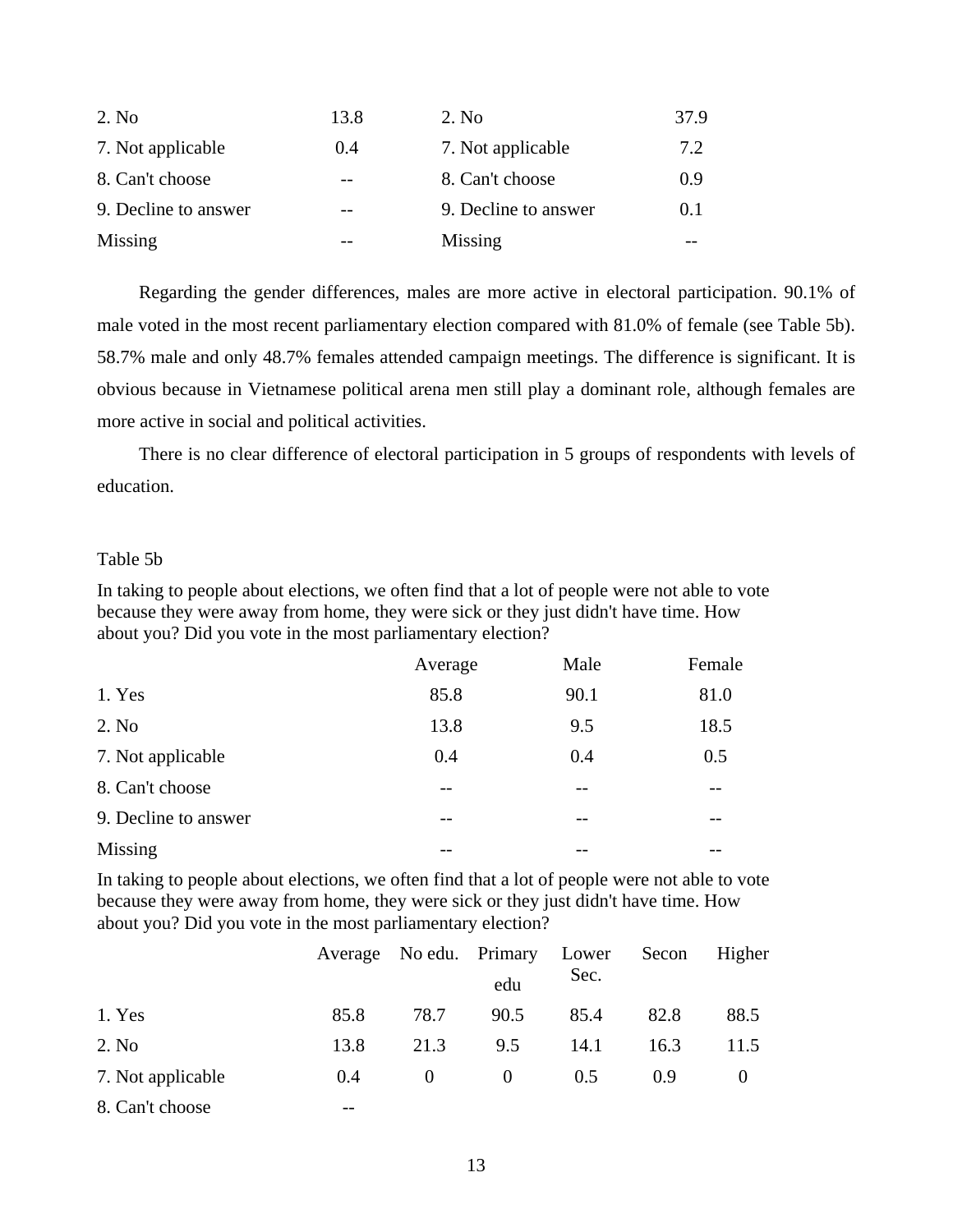| 9. Decline to answer | $- -$ |       |      |    |       |       |
|----------------------|-------|-------|------|----|-------|-------|
| Missing              | $ -$  | $- -$ | $ -$ | -- | $- -$ | $- -$ |

# Table 5b

Thinking about the National Assembly election in 2002, did you attend a campaign meeting or rally?

|                      | Average | Male | Female |
|----------------------|---------|------|--------|
| 1. Yes               | 53.9    | 58.7 | 48.7   |
| 2. No                | 37.9    | 34.3 | 41.7   |
| 7. Not applicable    | 7.2     | 6.6  | 7.7    |
| 8. Can't choose      | 0.9     | 0.2  | 1.7    |
| 9. Decline to answer | 0.1     | 0.2  | 0.2    |
| Missing              |         |      |        |

Thinking about the National Assembly election in 2002, did you attend a campaign meeting or rally?

|                      | Average |                | No edu. Primary | Lower | Secon    | Higher   |
|----------------------|---------|----------------|-----------------|-------|----------|----------|
|                      |         |                | edu             | Sec.  |          |          |
| 1. Yes               | 53.9    | 59.6           | 56.9            | 51.9  | 53.2     | 54.6     |
| 2. No.               | 37.9    | 27.6           | 40.7            | 40.9  | 35.2     | 33.9     |
| 7. Not applicable    | 7.2     | 10.6           | 1.6             | 6.2   | 10.8     | 9.9      |
| 8. Can't choose      | 0.9     | 2.2            | 0.8             | 0.7   | 0.8      | 1.6      |
| 9. Decline to answer | 0.1     | $\overline{0}$ | $\overline{0}$  | 0.3   | $\Omega$ | $\theta$ |
| Missing              |         |                |                 |       |          |          |

# *Political interest*

When asked about the political interest, 36.6% of Vietnamese respondents mentioned that they were very interested in politics, 37.6% were somewhat interested. Responding to the question of how often people follow news about politics, majority of respondents (58.1%) informed "everyday", 22.0% say "several times a week" and the rest follow the news "less often". Vietnamese people used to live in a centrally organized society, the Government takes care everything. Politics is a matter of concern. Following the news about politics and governance is a direct way of getting to know about the factors affecting living conditions of people.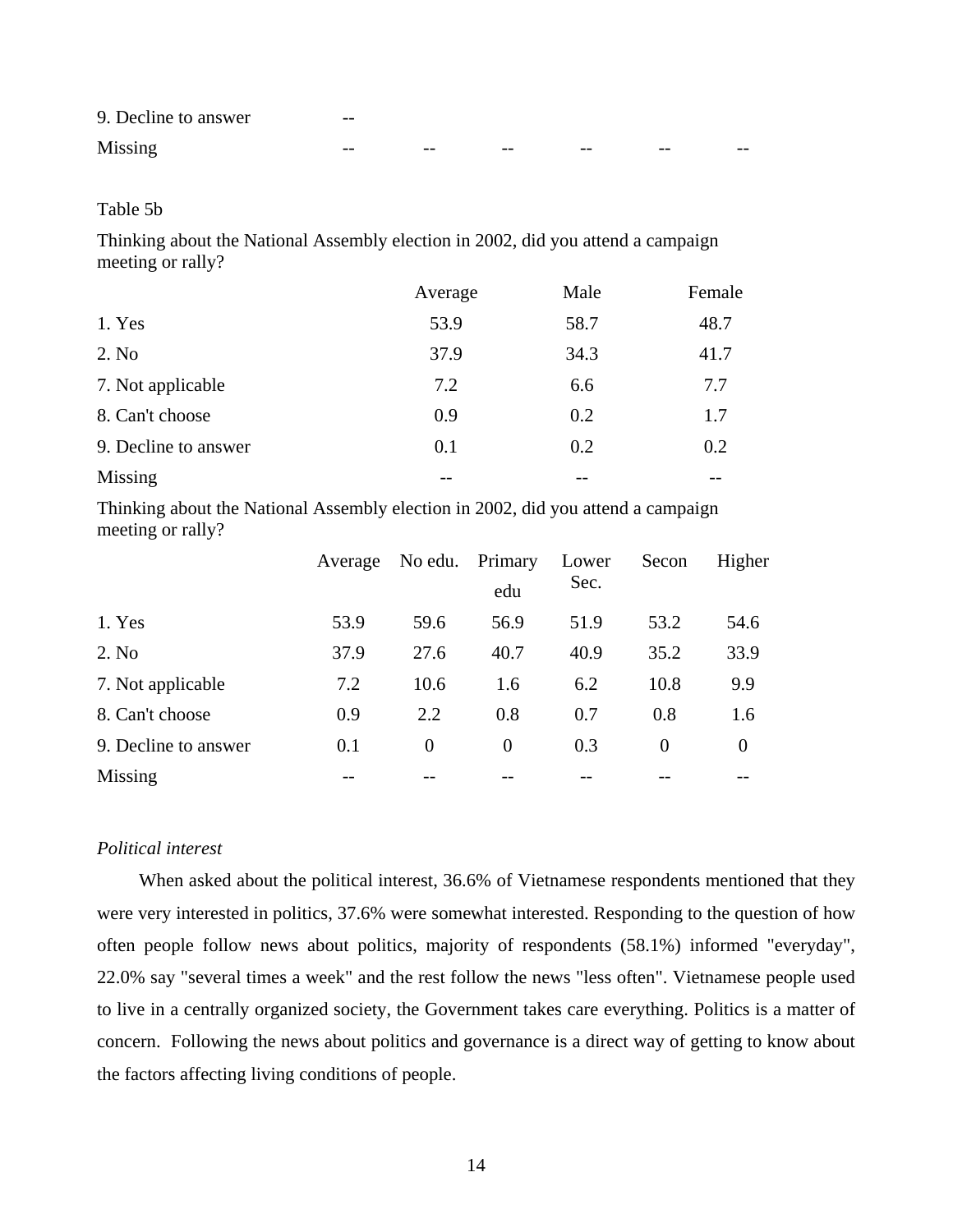Table 6a.

How interested would you say you are in politics?

How often do you follow news about politics and government?

| 1. Very interested       | 36.6 | 1. Everyday             | 58.1 |
|--------------------------|------|-------------------------|------|
| 2. Somewhat interested   | 37.6 | 2. Several times a week | 22.0 |
| 3. Not very interested   | 18.7 | 3. One or twice a week  | 10.6 |
| 4. Not at all interested | 4.8  | 4. Not even one a week  | 3.8  |
| 7. No answer             | --   | 5. Practically never    | 4.2  |
| 8. Can't choose          | 2.1  | 6. No answer            |      |
| 9. Decline to answer     | 0.3  | 8. Can't choose         | 1.2  |
| Missing                  | --   | 9. Decline to answer    | 0.3  |
|                          |      | Missing                 |      |

# *Political Efficacy*

A bit more than one thirds of Vietnamese respondents agreed that they were able to participate in politics and about a haft (45%) of respondents thought that politics seems so complicated that they can't understand what is going on (Table 6b). According to Vietnamese traditional values, occupying a high political position is very proud of, but at the same time is a complicated job requiring special ethical codes. Therefore, people prefer a professional or business work instead of a political position, especially at the current innovation moment.

There are also interesting findings from other nations in the region, it seems that people dislike political participation. A significant difference is found in the two nations, Thailand and Mongolia. 75.7% Thai respondents and 58.3% of Mongolian respondents thought they were able to participate in politics, but in these two nations, 83.4% and 66.9% of respondents respectively thought that politics were so complicated, that they can't understand what is going on. This contradiction might result from narrowly understanding the concept of politics and government in these two nations.

# Table 6b

| I think I have the ability to participate in Sometimes politics and government seems |      |                                                                         |      |
|--------------------------------------------------------------------------------------|------|-------------------------------------------------------------------------|------|
| politics                                                                             |      | so complicated that people like me can't<br>understand what is going on |      |
| 1. Strongly agree                                                                    | 12.2 | 1. Strongly agree                                                       | 10.7 |
| 2. Somewhat agree                                                                    | 25.5 | 2. Somewhat agree                                                       | 34.3 |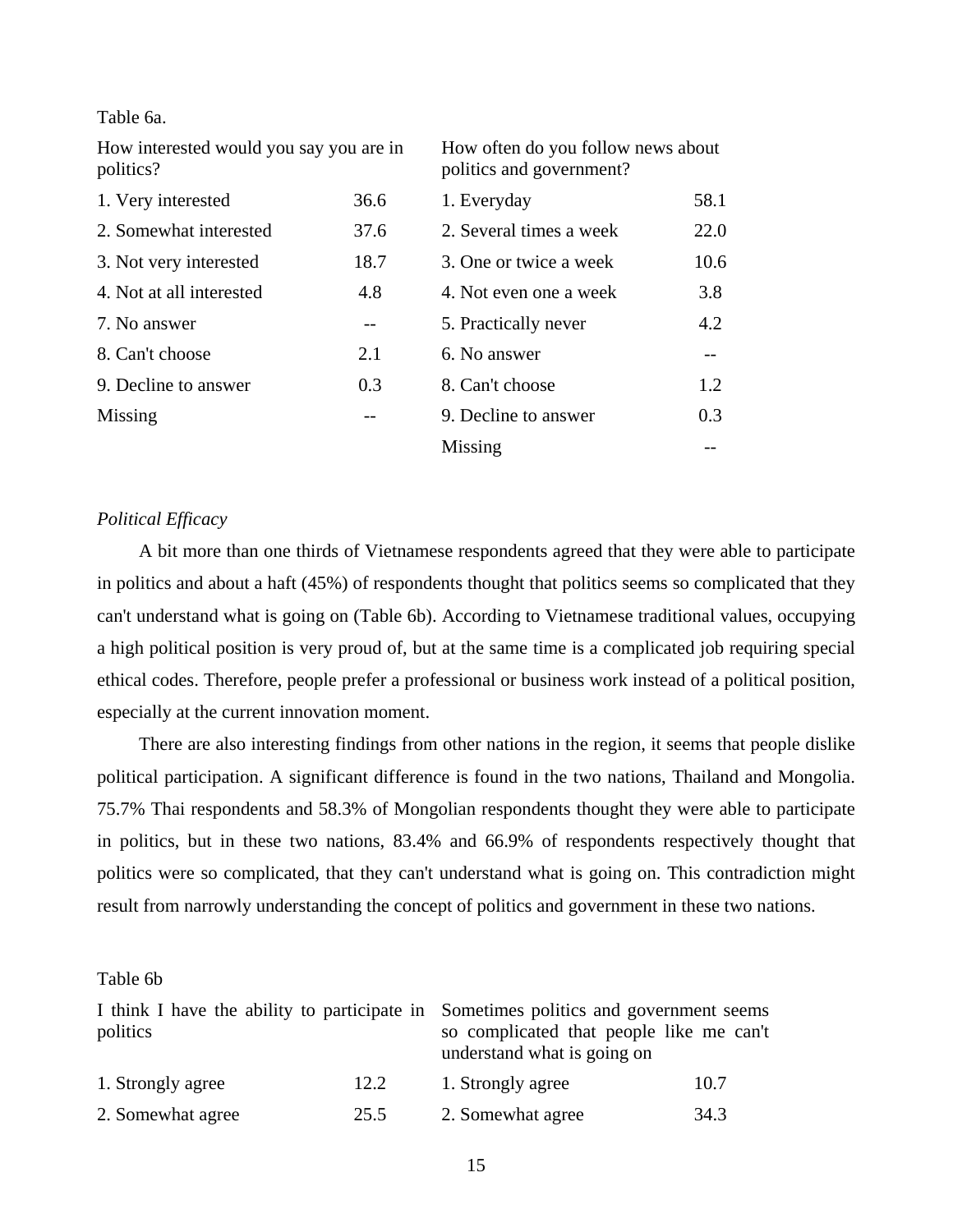| 3. Somewhat disagree | 25.2 | 3. Somewhat disagree | 28.0 |
|----------------------|------|----------------------|------|
| 4. Strongly disagree | 21.3 | 4. Strongly disagree | 10.7 |
| 7. Don't Understand  | 1.8  | 7. Don't Understand  | 6.0  |
| 8. Can't choose      | 10.3 | 8. Can't choose      | 9.2  |
| 9. Decline to answer | 3.8  | 9. Decline to answer | 1.2  |
| Missing              |      | Missing              |      |

# **D. Vertical Accountability**

Elections are not a guarantee for voters to hold political leaders accountable. Leaders in power can have many ways of avoiding accountability. Vietnamese people are positive about their capacity to change the government they don't like, 55.6% of respondents agreed that they can change the government. 43.1% of respondents disagreed that people have no way of holding the government responsible for its actions, only 31.8% agreed with this statement. There is an evidence that people seem to have a limited mechanism to force officials in power accountable. 61.9 % of Vietnamese respondents confirmed that government officials "always" or "most of the time" withhold important information from the public view. Without transparency, people have no way to control how officials in power accountable.

# Table 7

| People have the power to<br>change a government they<br>don't like |      | Between elections, the<br>people have no way of<br>holding the government<br>responsible for its actions |      | How often government<br>officials withhold important<br>information from the public<br>view? |           |  |
|--------------------------------------------------------------------|------|----------------------------------------------------------------------------------------------------------|------|----------------------------------------------------------------------------------------------|-----------|--|
| 1. Strongly<br>agree                                               | 20.4 | 1. Strongly<br>agree                                                                                     | 10.1 | 1. Always                                                                                    | 37.7      |  |
| 2. Somewhat<br>agree                                               | 35.2 | 2. Somewhat<br>agree                                                                                     | 21.7 | 2. Most of the<br>time                                                                       | 24.2      |  |
| 3. Somewhat<br>disagree                                            | 17.9 | 3. Somewhat<br>disagree                                                                                  | 27.8 | 3.<br>Occasionally                                                                           | 12.1      |  |
| 4. Strongly<br>disagree                                            | 9.8  | 4. Strongly<br>disagree                                                                                  | 15.3 | 4. Rarely                                                                                    | 4.3       |  |
| 7. Don't<br>Understand                                             | 4.8  | 7. Don't<br>Understand                                                                                   | 7.8  | 7. Don't<br>Understand                                                                       | $\cdot$ 1 |  |
| 8. Can't<br>choose                                                 | 9.9  | 8. Can't<br>choose                                                                                       | 15.8 | 8. Can't<br>choose                                                                           | 19.8      |  |
| 9. Decline to                                                      | 1.9  | 9. Decline to                                                                                            | 1.6  | 9. Decline to                                                                                | 1.0       |  |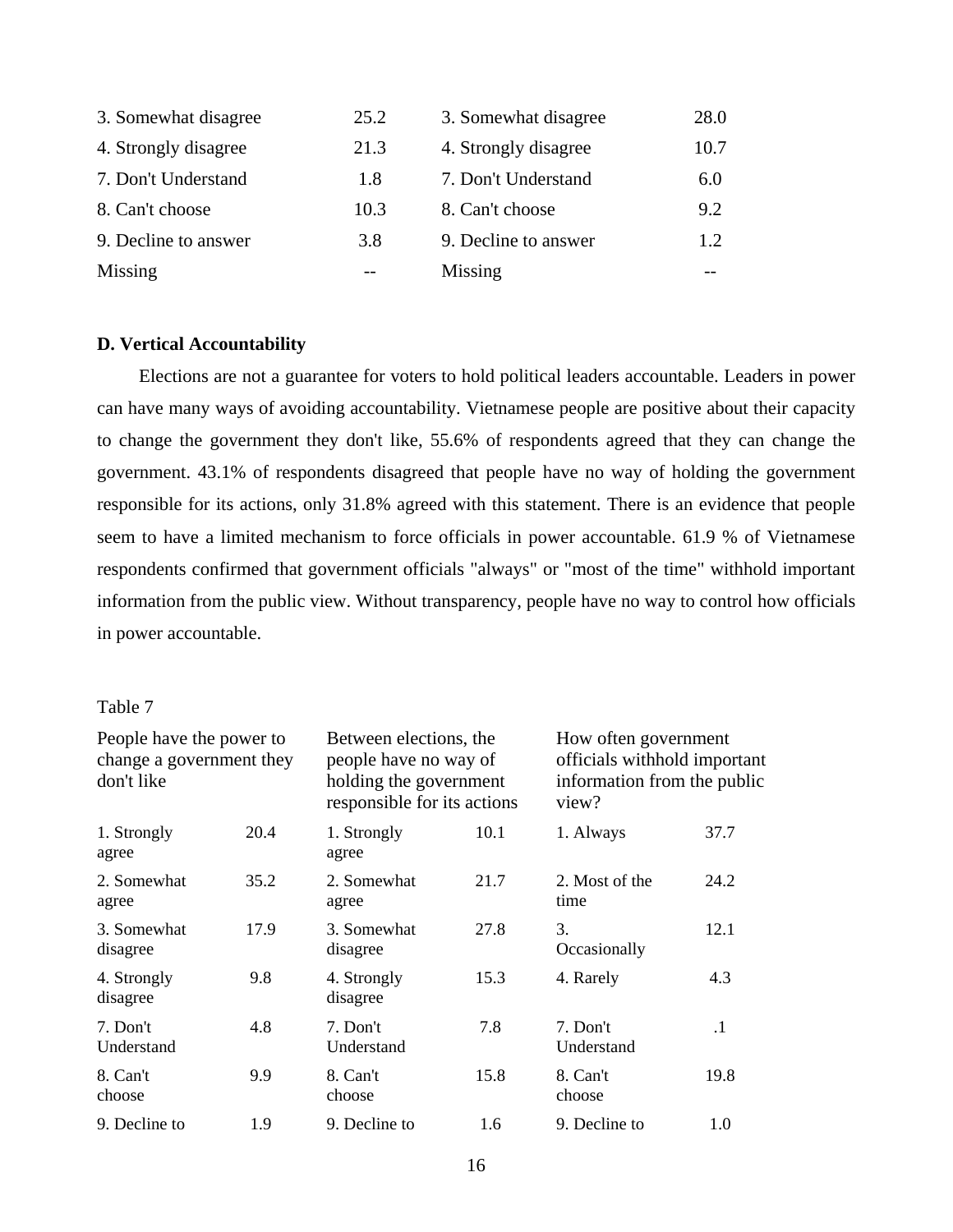| answer  |       | answer  |       | answer  |       |
|---------|-------|---------|-------|---------|-------|
| Missing | $- -$ | Missing | $- -$ | Missing | $- -$ |

In 2007, the National Assembly issued a Ordinance on the Grassroots' level democracy which is based on three Decrees circulated earlier by the Government on the same matter. The Ordinance stipulates the kind of information authority at the grassroots' level has to open to the citizens, matters need to be discussed and make decision by the people and matters people have to make recommendations. This Ordinance opens space for people to participate in political life and get their voice heard by the higher levels of government.

## **E. Horizontal Accountability**

Parliamentary hearing held for several positions in the government provides legislature with information on the government activities. The Standing Committee of the National Assembly hearing held recently also keeps the National Assembly informed regularly. The Vietnamese respondents are quite confident in the capability of the legal system of doing something in case of the government breaking the law; 66.2% of them disagreed that there is nothing the legal system can do when the government breaks the law. 79.8% of respondents believe that the legislature is capable of keeping the government in check.

Singaporean respondents have the same belief to the legal system in controlling the government when it breaks the law, while Mongolians are more pessimistic about the legal system capability. Indonesians have similar attitudes towards capability of the legislature in checking the government. Respondents of other nations in the region have less confidence on this matter.

# Table 8

| is nothing the legal system can do? |      | keeping the government in check? |      |  |  |
|-------------------------------------|------|----------------------------------|------|--|--|
| 1. Strongly agree<br>5.7            |      | 1. Very capable                  | 37.9 |  |  |
| 2. Somewhat agree                   | 15.4 | 2. Capable                       | 41.9 |  |  |
| 3. Somewhat disagree                | 34.0 | 3. Not capable                   | 3.2  |  |  |
| 4. Strongly disagree                | 26.2 | 4. Not at all capable            | 0.5  |  |  |
| 7. Don't Understand                 | 6.8  | 7. Don't Understand              | 0.8  |  |  |
| 8. Can't choose                     | 9.9  | 8. Can't choose                  | 14.9 |  |  |
| 9. Decline to answer                | 2.0  | 9. Decline to answer             | 0.8  |  |  |
| Missing                             |      | Missing                          |      |  |  |

When the government breaks the law, there To what extent the legislature capable of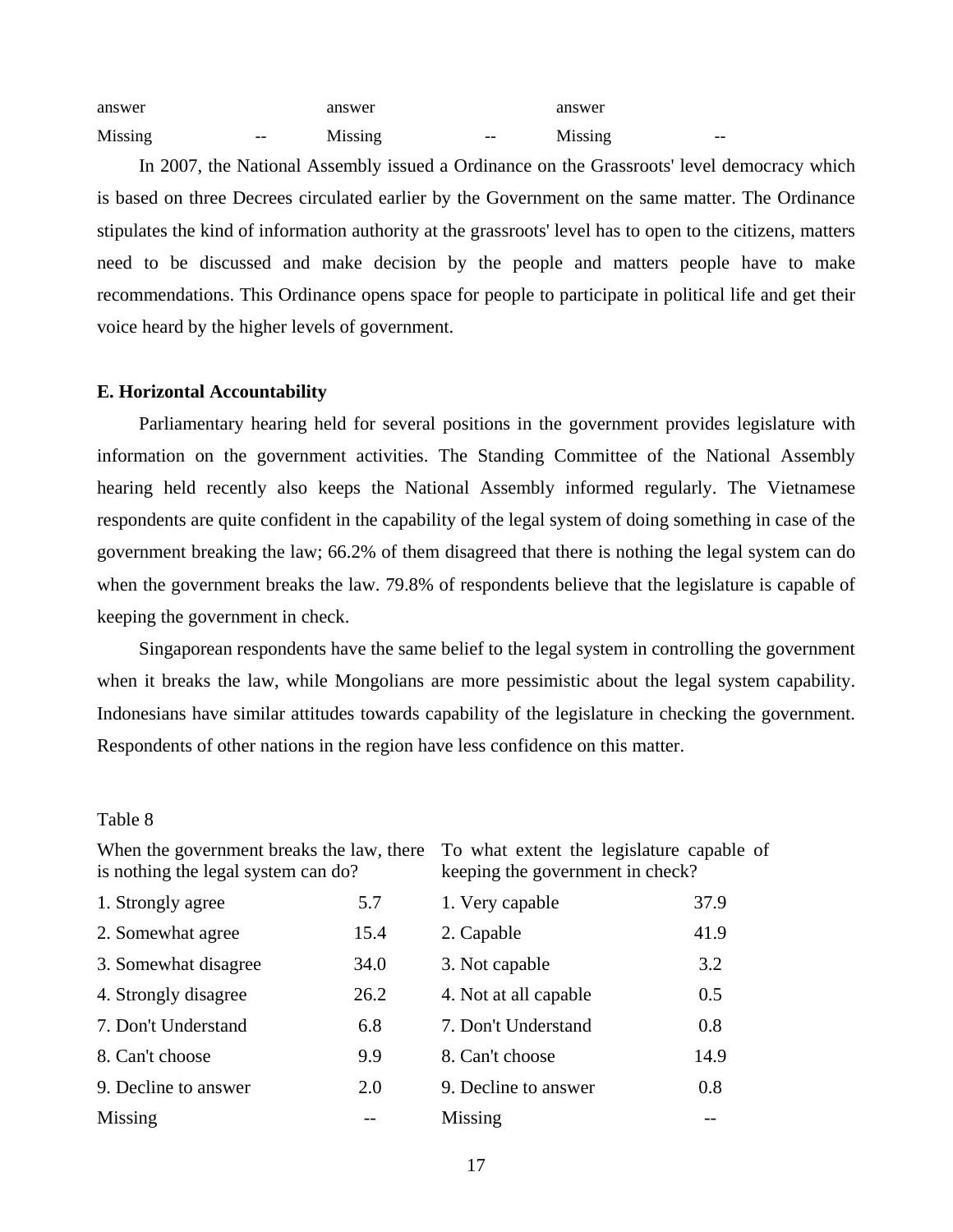# **E. Freedom**

The 1992 constitution recognizes the rights to freedom of opinions, expression and association for all citizens. Journalists are more often allowed to report on crime and official corruption, and such reports have become increasingly common. Access to satellite television broadcasts and the internet is growing, more then 17 percent of Vietnamese have internet access. But activities of the Press are guided by the CPV Committee of Propaganda and Education and the Ministry of Culture and Information.

Most Vietnamese (74.7%) believe that they are free to speak what they think without fear. Majority of respondents (55.2%) also believe that they can join organization they like without fear.

#### Table 9

| without fear?        |      | People are free to speak what they think People can join any organization they like<br>without fear? |      |  |  |  |
|----------------------|------|------------------------------------------------------------------------------------------------------|------|--|--|--|
| 1. Strongly agree    | 34.7 | 1. Strongly agree                                                                                    | 29.4 |  |  |  |
| 2. Somewhat agree    | 40.0 | 2. Somewhat agree                                                                                    | 25.8 |  |  |  |
| 3. Somewhat disagree | 15.3 | 3. Somewhat disagree                                                                                 | 19.3 |  |  |  |
| 4. Strongly disagree | 4.7  | 4. Strongly disagree                                                                                 | 6.8  |  |  |  |
| 7. Don't Understand  | 1.7  | 7. Don't Understand                                                                                  | 2.8  |  |  |  |
| 8. Can't choose      | 3.3  | 8. Can't choose                                                                                      | 5.2  |  |  |  |
| 9. Decline to answer | 0.5  | 9. Decline to answer                                                                                 | 0.8  |  |  |  |
| Missing              |      | Missing                                                                                              |      |  |  |  |

# **G. Equality**

Most Vietnamese people (78.8%) agree that everyone is treated equally by the government. The government works very hard to help the poor and disadvantaged groups. But there is a growing concern in recent years about increasing disparities in income during the doimoi period. Endemic poverty in some rural and remote areas, particularly in places where ethnic minorities predominate, stands in sharp contrast to evidence of emergent affluence in some urban areas.

People with high social status is more supportive to this statement compared to those with lower social status. Respondents with lowest social status are less supportive to this statement. It is well understood, although there are several programs on poverty reduction and assistance for disadvantaged groups, there is an increasing disparity between social groups, regions. The income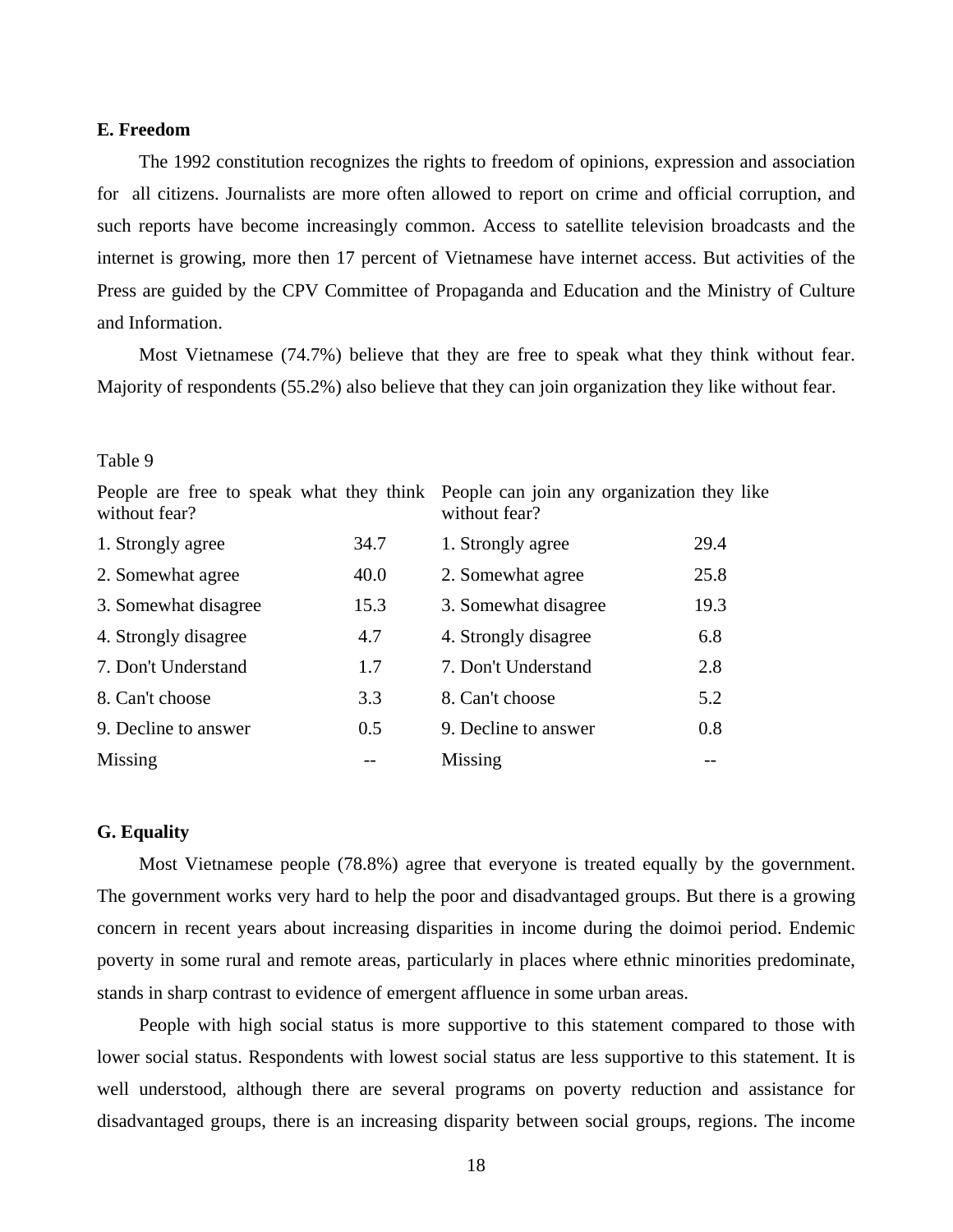gap between the group of 20% the poorest and the group of 20% the richest in the country increases from 7.3 times in the period 1994-1996 to 8.3 times in 2004 (VASS, 2006).

Majority of respondents from Indonesia (72.7%), Singapore (68.0%), Thailand (55.6%) and Malaysia (50.8%) are satisfied with equal treatment by their government. Respondents from Japan and Korea are most disappointed with situation of equality in their countries with only 13% and 19% respondents agreeing that everyone is treated equally by the government respectively.

# Table 10a

Everyone is treated equally by the government

|                           |                  | Social status (1- lowest, 10 - highest) |                  |                  |                                         |                         |                  |                  |                  |                  |                  |
|---------------------------|------------------|-----------------------------------------|------------------|------------------|-----------------------------------------|-------------------------|------------------|------------------|------------------|------------------|------------------|
|                           | $\mathbf{1}$     | $\overline{2}$                          | 3                | $\overline{4}$   | 5                                       | 6                       | $\tau$           | 8                | 9                | 10               | total            |
| Entire sample             | 1.6              | 2.1                                     | 4.6              | 9.5              | 23.8                                    | 25.<br>1                | 21.8             | 9.4              | 1.1              | 1.1              | 100              |
| 1. Strongly agree<br>(% ) | 1.4              | 1.6                                     | 2.0              | 5.2              | 26.8                                    | 29.<br>$\boldsymbol{0}$ | 22.6             | 9.3              | .6               | 1.4              | 100              |
| 2. Somewhat agree         | 1.9              | 2.1                                     | 4.3              | 10.5             | 23.8                                    | 21.<br>9                | 23.5             | 9.3              | 1.7              | 1.2              | 100              |
| 3. Somewhat<br>disagree   | .7               | 2.8                                     | 9.1              | 13.3             | 15.4                                    | 21.<br>7                | 22.4             | 11.9             | 2.1              | .7               | 100              |
| 4. Strongly disagree      | $\boldsymbol{0}$ | $\boldsymbol{0}$                        | 16.7             | 30.0             | 13.3                                    | 20.<br>$\boldsymbol{0}$ | 13.3             | 6.7              | $\boldsymbol{0}$ | $\boldsymbol{0}$ | 100              |
| 7. Don't Understand       | 4.3              | $\boldsymbol{0}$                        | 17.4             | 21.7             | 30.4                                    | 13.<br>$\boldsymbol{0}$ | 13.0             | $\boldsymbol{0}$ | $\boldsymbol{0}$ | $\boldsymbol{0}$ | 100              |
| 8. Can't choose           | 4.1              | 6.1                                     | 6.1              | 14.3             | 20.4                                    | 30.<br>6                | 8.2              | 10.2             | $\overline{0}$   | $\boldsymbol{0}$ | 100              |
| 9. Decline to answer      | $\boldsymbol{0}$ | $\boldsymbol{0}$                        | $\boldsymbol{0}$ | $\boldsymbol{0}$ | 50                                      | 50                      | $\boldsymbol{0}$ | $\boldsymbol{0}$ | $\boldsymbol{0}$ | $\boldsymbol{0}$ | 100              |
| Missing                   |                  |                                         |                  |                  |                                         |                         |                  |                  |                  |                  |                  |
|                           |                  |                                         |                  |                  | Social status (1- lowest, 10 - highest) |                         |                  |                  |                  |                  |                  |
|                           | $\mathbf{1}$     | $\overline{2}$                          | 3                | $\overline{4}$   | 5                                       | 6                       | $\tau$           | 8                | 9                | 10               | Entire<br>sample |
| 1. Strongly agree<br>(% ) | 36.8             | 33.3                                    | 18.9             | 23.6             | 48.0                                    | 49.3                    | 44.1             | 42.2             | 23.1             | 53.8             | 42.6             |
| 2. Somewhat agree         | 42.1             | 37.5                                    | 34               | 40.0             | 36.1                                    | 31.5                    | 39.0             | 35.8             | 53.8             | 38.5             | 36.2             |
| 3. Somewhat<br>disagree   | 5.3              | 16.7                                    | 24.5             | 17.3             | 7.9                                     | 10.6                    | 12.6             | 15.6             | 23.1             | 7.7              | 12.3             |
| 4. Strongly disagree      | $\boldsymbol{0}$ | $\boldsymbol{0}$                        | 9.4              | 8.2              | 1.4                                     | 2.1                     | 1.6              | 1.8              | $\boldsymbol{0}$ | $\boldsymbol{0}$ | 2.6              |
| 7. Don't Understand       | 5.3              | $\boldsymbol{0}$                        | 7.5              | 4.5              | 2.5                                     | 1.0                     | 1.2              | $\overline{0}$   | $\Omega$         | $\boldsymbol{0}$ | 2.0              |
| 8. Can't choose           | 10.5             | 12.5                                    | 5.7              | 6.4              | 3.6                                     | 5.1                     | 1.6              | 4.6              | $\Omega$         | $\boldsymbol{0}$ | 4.2              |
| 9. Decline to answer      | $\boldsymbol{0}$ | $\boldsymbol{0}$                        | $\boldsymbol{0}$ | $\mathbf{0}$     | 0.4                                     | 0.3                     | $\boldsymbol{0}$ | $\boldsymbol{0}$ | $\theta$         | $\mathbf{0}$     | $\cdot$ .2       |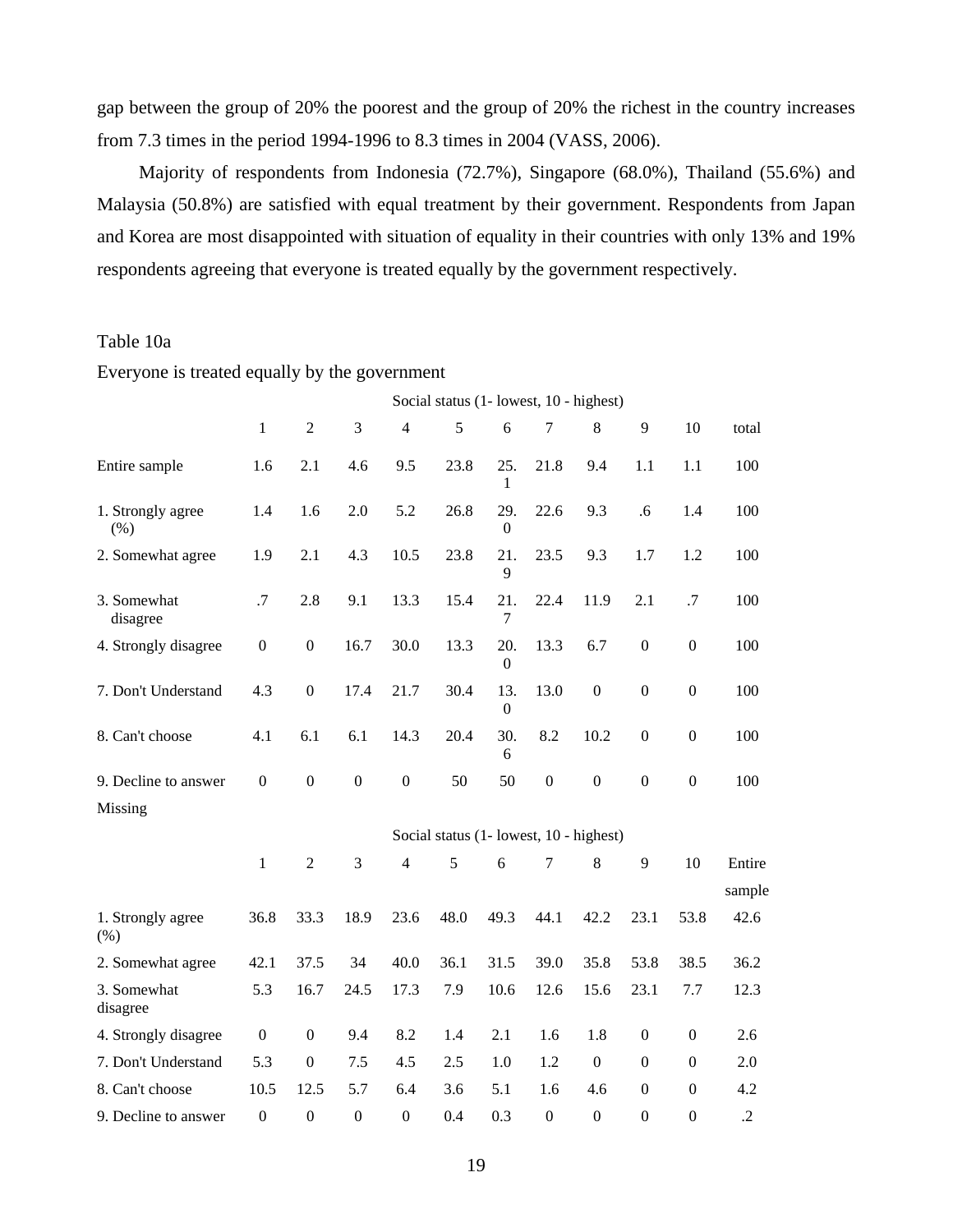total 100 100 100 100 100 100 100 100 100 100 100

Regarding to basis needs, majority of Vietnamese respondents (81.6%) agree that people have basic necessities like food, clothes and shelter. It is obvious from the National Human Development Reports (VASS, 2001, 2006) and Poverty Update (VASS, 2007) that the Vietnam's poverty rate decreased from 37.4% in 1998 to 19.5 in 2004. If accounting since 1993, the poverty rate in 2004 is only one third of the rate in 1993. It is impressive in the context that UNDP Millennium Development Goals (MDG) is to reduce a half of poverty rate in the period 1990-2015. The impressive achievement in poverty reduction has a strong impact on people's perception.

 It is similar to the previous question, people with high social status is more supportive to this statement compared to those with lower social status. Respondents with lowest social status are less supportive to this statement. This attitude may reflect higher expectation of people with lower social status.

Most respondents from Thailand (87.1%), Philippines (83,1%), Singapore (82.9%), Malaysia (79.8%) Indonesia (74.2%), Japan (64.8%) and Taiwan (63.7%) agreed that people have basic necessities like food, clothes and shelter. People from Mongolia and especially Korea are very disappointed with the situation in their countries. Only 29.2% respondents from Korea and 32.8% from Mongolia agreed that people have basic necessities.

#### Table 10b

People have basic necessities like food, clothes, and shelter

|                      | Social status (1- lowest, 10 - highest) |                |      |          |      |          |                                         |                |                |              |        |
|----------------------|-----------------------------------------|----------------|------|----------|------|----------|-----------------------------------------|----------------|----------------|--------------|--------|
|                      | 1                                       | $\overline{2}$ | 3    | 4        | 5    | 6        | 7                                       | 8              | 9              | 10           | total  |
| 1. Strongly agree    | 1.7                                     | .8             | 1.9  | 4.7      | 26.9 | 29.4     | 24.9                                    | 8.1            | .4             | 1.3          | 100    |
| 2. Somewhat agree    | 1.9                                     | 2.3            | 4.2  | 10.3     | 21.1 | 23.4     | 22.2                                    | 10.5           | 2.6            | 1.4          | 100    |
| 3. Somewhat disagree | $\Omega$                                | 6.9            | 9.5  | 19.0     | 22.4 | 18.1     | 13.8                                    | 10.3           | $\overline{0}$ | $\theta$     | 100    |
| 4. Strongly disagree | 3.2                                     | $\mathbf{0}$   | 22.6 | 35.5     | 9.7  | 12.9     | 9.7                                     | 6.5            | $\overline{0}$ | $\theta$     | 100    |
| 7. Don't Understand  | $\theta$                                | $\mathbf{0}$   | 14.3 | 19.0     | 33.3 | 9.5      | 14.3                                    | 9.5            | $\mathbf{0}$   | $\mathbf{0}$ | 100    |
| 8. Can't choose      | 2.8                                     | 5.6            | 8.3  | 11.1     | 19.4 | 25.0     | 13.9                                    | 13.9           | $\overline{0}$ | $\theta$     | 100    |
| 9. Decline to answer | $\theta$                                | $\theta$       | 50   | $\theta$ | 50   | $\theta$ | $\theta$                                | $\overline{0}$ | $\theta$       | $\theta$     | 100    |
|                      |                                         |                |      |          |      |          | Social status (1- lowest, 10 - highest) |                |                |              |        |
|                      | 1                                       | $\overline{2}$ | 3    | 4        | 5    | 6        | 7                                       | 8              | 9              | 10           | Entire |
| 1. Strongly agree    | 47.4                                    | 16.7           | 18.9 | 22.7     | 51.6 | 53.4     | 52.0                                    | 39.4           | 14.4           | 53.8         | 45.4   |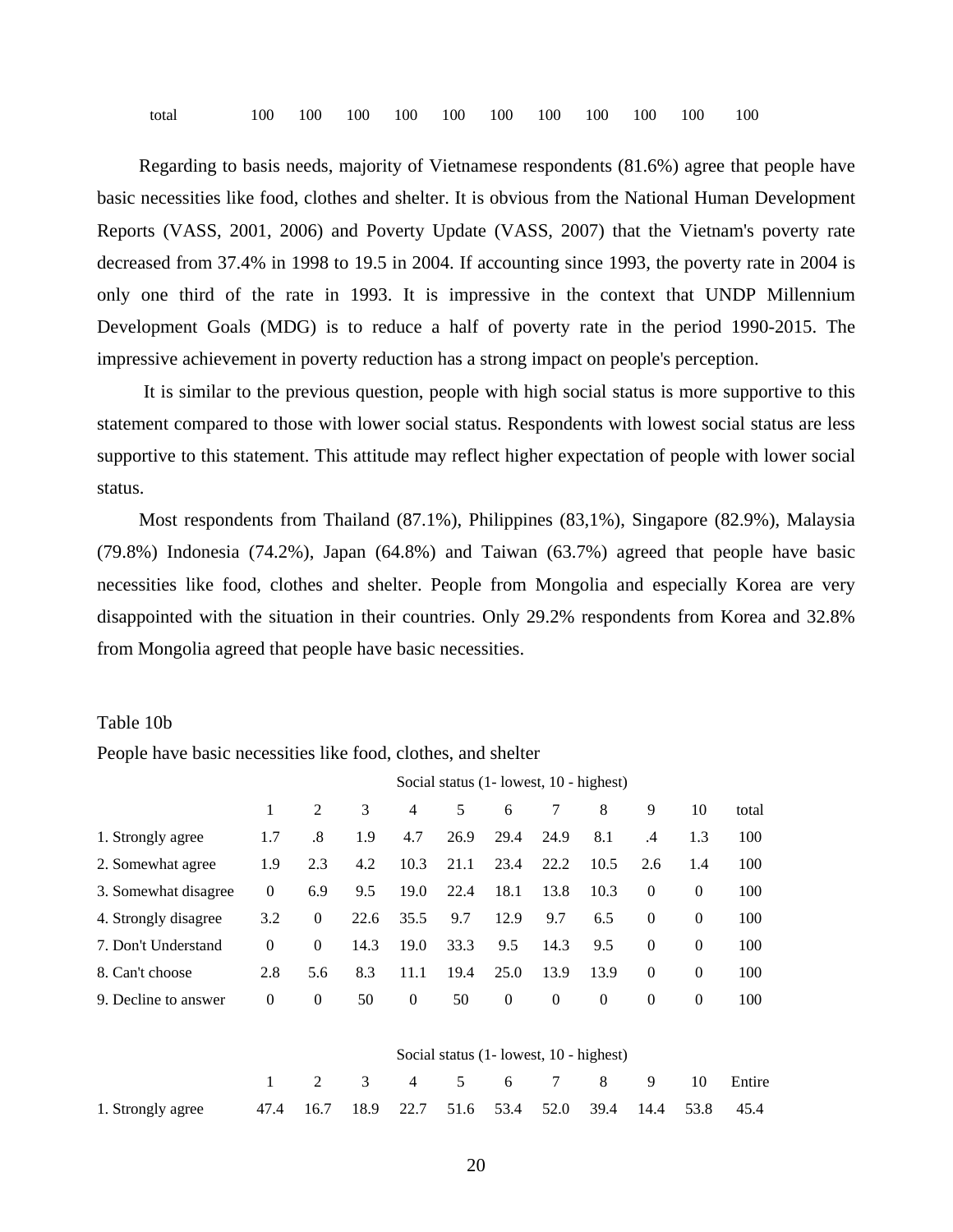| 2. Somewhat agree    | 42.1     | 41.7     | 34.0 | 40.0     | 32.5 | 34.2     | 37.4          | 41.3     | 84.6     | 46.2     | 36.2 |
|----------------------|----------|----------|------|----------|------|----------|---------------|----------|----------|----------|------|
| 3. Somewhat disagree | $\theta$ | 33.3     | 20.8 | 20.0     | 9.4  | 7.2      | 6.3           | 11.0     |          | $\Omega$ | 10.5 |
| 4. Strongly disagree | 5.3      | $\Omega$ | 13.2 | 10.0     | 1.1  | 1.4      | 1.2           | -1.8     | $\Omega$ | $\Omega$ | 2.7  |
| 7. Don't Understand  | $\theta$ | $\theta$ | 5.7  | 3.6      | 2.5  | $.7\,$   | $1.2^{\circ}$ | 1.8      | $\Omega$ | $\Omega$ | 1.8  |
| 8. Can't choose      | 5.3      | 8.3      | 5.7  | 3.6      | 2.5  | 3.1      | 2.0           | 4.6      | $\Omega$ | $\Omega$ | 3.3  |
| 9. Decline to answer | $\theta$ | $\theta$ | 1.9  | $\theta$ | .4   | $\Omega$ | $\theta$      | $\theta$ | $\Omega$ | $\left($ | 0.3  |
| total                | 100      | 100      | 100  | 100      | 100  | 100      | 100           | 100      | 100      | 100      | 100  |

# **H. Responsiveness**

The most important problems in Vietnam as identified are related to economic development, poverty reduction, education development, health care etc. The government has focused very much on problems in these areas and how it intended to solve them. Vietnamese government seems very successful in achieving goals identified in its stated policies. People needs are met quite well. This explain why most Vietnamese respondents (85.0%) believe that the government will solve the most important problem in the next five years. Similarly, most people (86.3%) think that the government respond to what people want. In general, to majority of the Vietnamese people, their government is responsive to their mass public.

#### Table 11

|                                                                                                                               | people want    |          |                    |                      |       |
|-------------------------------------------------------------------------------------------------------------------------------|----------------|----------|--------------------|----------------------|-------|
| How likely is it that the<br>government will solve the most<br>important problem you identified<br>within the next five years | Very<br>likely | Likely   | Not very<br>likely | Not at all<br>likely | Total |
| Entire sample                                                                                                                 | 32.2           | 52.8     | 14.4               | .7                   | 100   |
| Very Responsive                                                                                                               | 49.2           | 44.4     | 6.5                | $\overline{0}$       | 100   |
| Largely responsive                                                                                                            | 30.7           | 58.5     | 10.2               | .5                   | 100   |
| Not very responsive                                                                                                           | 10.8           | 43.9     | 42.6               | 2.7                  | 100   |
| Not very responsive at all                                                                                                    | $\theta$       | $\theta$ | 100                | $\theta$             | 100   |

How well do you think the government responds to what people want

How well do you think the government responds to what people want

| How likely is it that the        | Entire | Verv   | Likely |        | Not very Not at all |
|----------------------------------|--------|--------|--------|--------|---------------------|
| government will solve the most   | sample | likely |        | likely | likely              |
| important problem you identified |        |        |        |        |                     |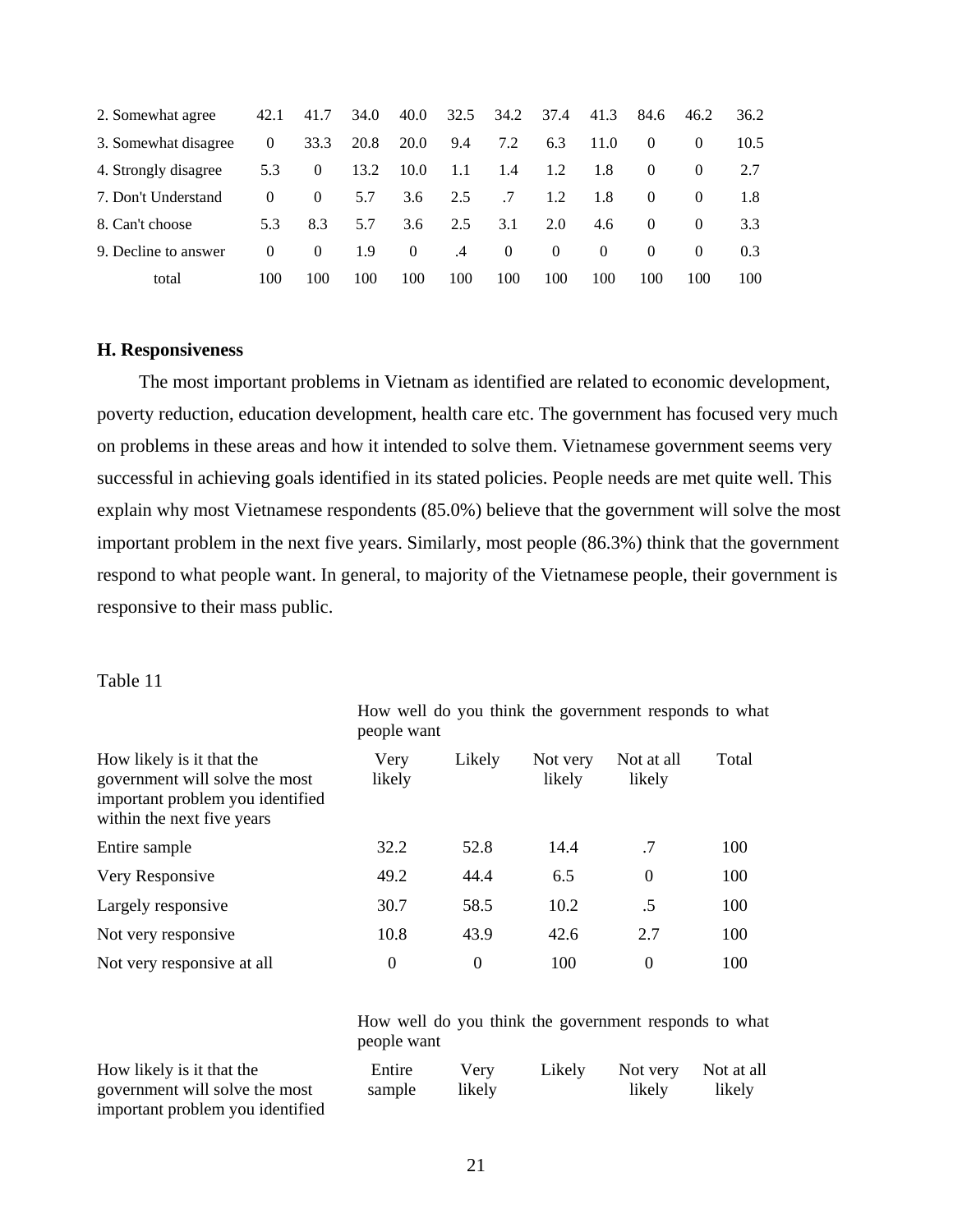| within the next five years |      |          |      |      |          |
|----------------------------|------|----------|------|------|----------|
| Very responsive            | 23.7 | 36.3     | 19.9 | 10.7 |          |
| Largely responsive         | 61.6 | 58.9     | 68.3 | 44.0 | 42.9     |
| Not very responsive        | 14.2 | 4.8      | 11.8 | 42.0 | 57.1     |
| Not very responsive at all | .5   | $\theta$ |      | 3.3  | $\Omega$ |
| Total                      | 100  | 100      | 100  | 100  | 100      |

The two perceptions on "how well the government responds to what people want" and "how likely the government will solve the most important problems within five years" reinforce each other with the correlation of .351 with p<.05.

Vietnamese respondents are the most optimistic about the government responsiveness. Respondents from Singapore and Malaysia also highly value the government responsiveness with 66.4% and 56.1% respectively agreeing that the government very responsive and largely responsive. Respondents from Thailand and Indonesia also fairly optimistic. Respondents from Korea, Mongolia, Japan and Taiwan are likely not to believe very much that their government are responsive to people.

# **I. A Summary of Quality Assessment**

Mean scores of eleven composite measures are presented in Chart 1.



The Chart 1 was constructed based on standardized scale -  $1.0 \sim +1.0$  using raw scores. The Chart provides us with very interesting information on strength and weakness of the current government. According to people's perception, the current government is very strong in law-abiding, competition, political interest, equality.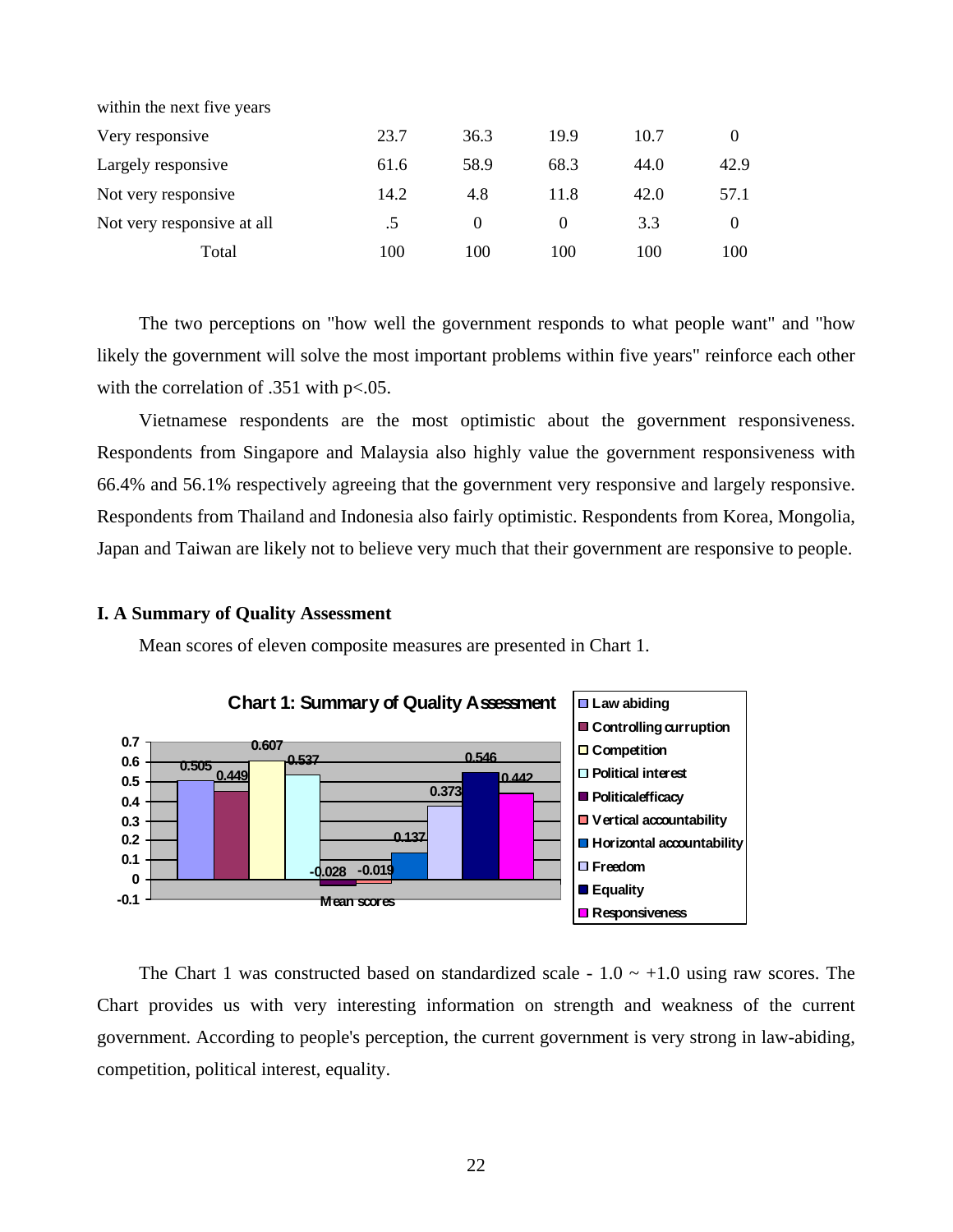It seems weak in terms of political efficacy and vertical accountability. As political efficacy is concerned, people feel strongly that they are not able to participate and understand the system of politics. In some extent the system of administration in Vietnam lacks transparency, people are not provided with enough information what is going on inside the system. People also found the vertical accountability week. In the absence of a strong legislative system, it is difficult to hold government officials accountable.

The other items such as controlling corruption, horizontal accountability, freedom, responsiveness are assessed as average.

# **J. Quality of Governance and Regime Legitimacy**

- As shown in the Table 12, there is a clear one proportional relation between the index of law abiding, controlling corruption, competition, political interest, horizontal accountability, freedom, equality and responsiveness and index of satisfaction with democracy. The relationship between index of satisfaction with democracy and index of overall country economic condition and personal economic condition is reversal. This means that people who highly value the country economic condition and who has higher economic condition are less satisfied with democratic situation in the country.

- The relation between index of support for democracy and index of competition, political interest, horizontal accountability, freedom, equality, responsiveness and economic conditions are reversal. For example, those people who support democracy are not satisfied with offering a real choice between candidates or opportunity to access mass media. People who support democracy are not less interested in politics. Similarly, people who support democracy do not believe that people can change the government they don't like.

Table 12: Correlation coefficients between eleven summary measures and two measures of economic conditions with satisfaction with democracy, support for democracy, objection to non-democratic alternative and diffuse regime support

|                     |                       | ◠                            | 3                     | 4                         |                  | 6                       | ⇁               | 8              | Q            | 10            | 11                          | 12                           | 13                            |
|---------------------|-----------------------|------------------------------|-----------------------|---------------------------|------------------|-------------------------|-----------------|----------------|--------------|---------------|-----------------------------|------------------------------|-------------------------------|
|                     | Law<br>abid.<br>Gover | Contr<br>٠<br>curru<br>ption | Com-<br>peti-<br>tion | Elect.<br>parti-<br>-tion | Polit.<br>inter. | Polit.<br>effi-<br>cacy | Verti.<br>Acco. | Horiz<br>Acco. | Free-<br>dom | Equa-<br>lity | Res-<br>pon-<br>sivnes<br>S | Coun-<br>try<br>Econ-<br>mic | Per-<br>sonal<br>Econ-<br>mic |
| Sat.<br>with<br>Dem | .409                  | .372                         | .527                  |                           | .294             | no                      | no              | .116           | .271         | .414          | .505                        | $-.239$                      | $-.177$                       |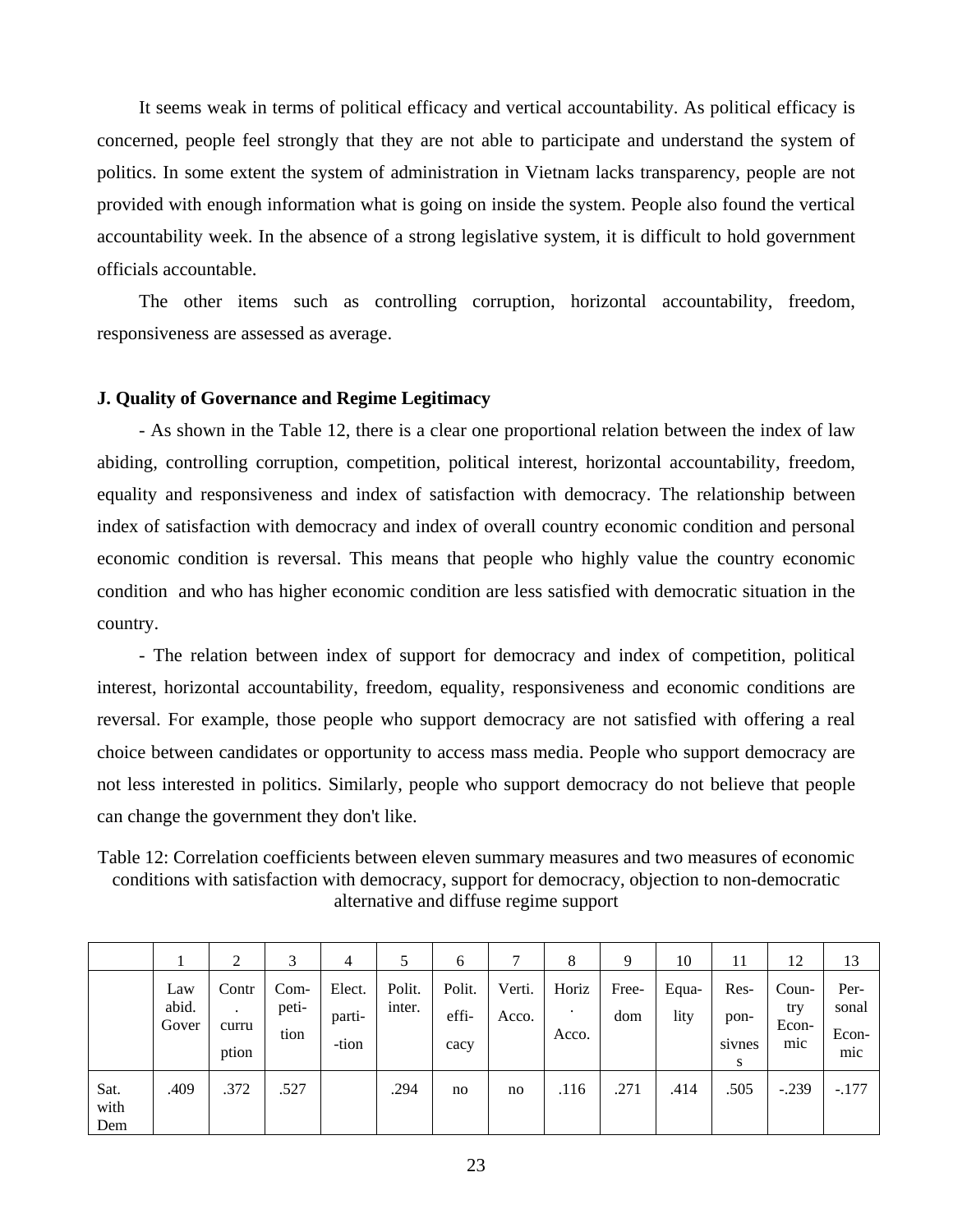| Sup-                      | no      | no      | $-.161$ | $-.113$ | no      | no      | $-090$  | $-.59$  | $-.111$ | $-.083$ | .079 | $-.040$ |
|---------------------------|---------|---------|---------|---------|---------|---------|---------|---------|---------|---------|------|---------|
| port                      |         |         |         |         |         |         |         |         |         |         |      |         |
| Dem                       |         |         |         |         |         |         |         |         |         |         |      |         |
| Object-<br>to non-<br>Dem | no      | no      | .075    | .151    | $-.071$ | $-.071$ | $-.072$ | no      | no      | no      | no   | $-.076$ |
| Alter                     |         |         |         |         |         |         |         |         |         |         |      |         |
| Diffu                     | $-.392$ | $-.248$ | $-.452$ | $-.236$ | no      | no      | no      | $-.308$ | $-.469$ | $-.279$ | no   | .066    |
| Regi-                     |         |         |         |         |         |         |         |         |         |         |      |         |
| Supp.                     |         |         |         |         |         |         |         |         |         |         |      |         |

- The relation between the index of objection to non-democratic alternative and competition and political interest is proportional but this relation is not strong. People, who have objection to non-democratic alternative, consider that elections offer the voters a real choice between different candidates and offer candidates equal access to the mass media. On the other hand, the relation between the index of objection to non-democratic alternative and political efficacy, vertical and horizontal accountability and personal economic situation is reversal, but this relation is not strong.

- The relations between diffuse regime support and law abiding government, corruption, competition, political interest, political freedom, equality and responsiveness are reversal and fairly strong. The relation between diffuse regime support and personal economic situation is proportional, but this relation is not so strong.

# **4. Conclusion**

Current public support for democracy in Vietnam arises from several sources such as increasing educational levels, rising leaving standards, economic development and change in the administrative system. All of these can be seen as a results of the country renovation in the last two decades. In the short run, the course of democratization is likely depend on the strategic decision of national elites, but in the long run the public attitudes will have impacts on the democratic process. Our initial findings from this survey provide some evidence of democratization process in Vietnam and these can be seen as the first empirical sources of research on democracy undertaken in Vietnam sofas. Comparative analysis to be undertaken could be useful for Vietnam in understanding democratization process happening outside Vietnam.

What we have examined shows that Vietnamese people are very optimistic about the state of democratic governance in Vietnam. Only three indexes of political, vertical and horizontal accountability are low, the other indexes are quite high. There is a need to make government's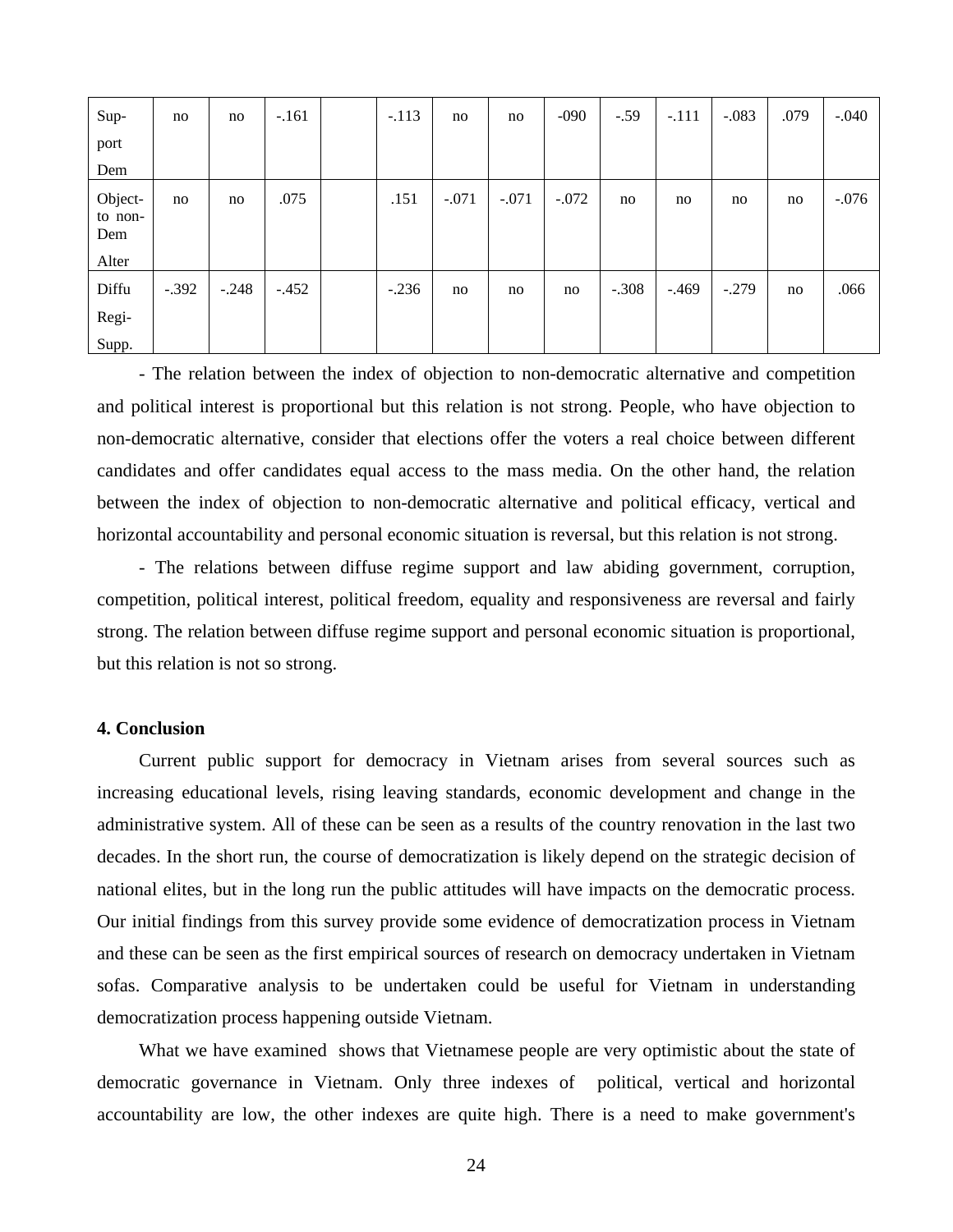activities transparent, that help people be sure if the government officials are accountable. Vietnam low rankings in international polls of liberal democracy can be contrasted with the high rankings that Vietnamese citizens usually give the administrative system in Vietnam. The positive impacts of the Grassroots Democracy and other enlarged spaces for citizen interaction in Vietnam can be seen as partial explanation for the high level of citizen confidence in the governance system.

# **Reference**

- CPV (1991) *Materials of the 8th Party Congress*, Su that Publishing House, Hanoi.
- CPV (2001) *Political Report of the Central Committee* at the 9<sup>th</sup> Congress of the Vietnamese Communist Party, Hanoi.
- Dapice, D.O. (2003) *Vietnam's Economy: Success Story or Weird Dualism?* Harvard University, May 2003.
- Friedman, E (2004) Firm Ownership and Internal Labor Practices in Transition Economy: An exploration of Worker Skill Acquisition in Vietnam. Paper read at the *International Policy Conference on Transition Economies*, 31 May-1 June, Hanoi
- General Statistics Office (GSO) (2002) *Results of Family Life Level Inquiry*. Hanoi: Statistical Publishing House.
- General Statistics Office (2003) *Statistical Yearbook 2002*. Hanoi: Statistical Publishing House.
- General Statistics Office (2007) *Statistical Yearbook 2006*. Hanoi: Statistical Publishing House.
- Leproux, V.& Brooks, D.H. (2004) *ADB Working Papers Series no. 56. Vietnam: Foreign Direct Investment and Post-crisis Regional Integration*. September.
- Litvack J.I. & Rondinelli D.A. (editors) (1999), *Market Reform in Vietnam*. Quorum Books. Westpoint, Connecticut, London.
- Nguyen Huu Minh, Nguyen Huu Mai (2005) Do thi hoa va ngheo kho do thi o Viet Nam: Mot so dac diem co ban (Urbanization and Poverty in Vietnam: Basic Characteristics, In N. Nghia, M. Duong, N. Vinh (eds.) *Do thi hoa va van de giam ngheo o Thanh pho Ho Chi Minh: Ly luan va Thuc tien (Urbanization and Problem of Poverty Reduction in Ho Chi Minh City: Theory and Practice*), Hanoi: Publishing House of Social Sciences.
- Nguyen Thu Sa, and Nguyen Thi Mai Huong (2001) Ve kha nang cai thien muc song cua tang lop co thu nhap (Possibility of Improving living standard for people with low income), In N. Nghia, M. Duong, N. Vinh (eds.) *Do thi hoa va van de giam ngheo o Thanh pho Ho Chi Minh: Ly luan va Thuc tien (Urbanization and Problem of Poverty Reduction in Ho Chi Minh City: Theory and Practice*), Hanoi: Publishing House of Social Sciences.
- Pham Minh Hac (2001) *Nghien cuu con nguoi va nguon nhan luc di vao cong nghiep hoa, hien dai hoa (Human studies and human esource in the process of industrialization and modernization) Hanoi*: Political Publishing House.
- Socialist Respublic of Vietnam (2002) *The comprehensive Poverty Reduction and Growth Strategy*, Socialist Respublic of Vietnam, Hanoi